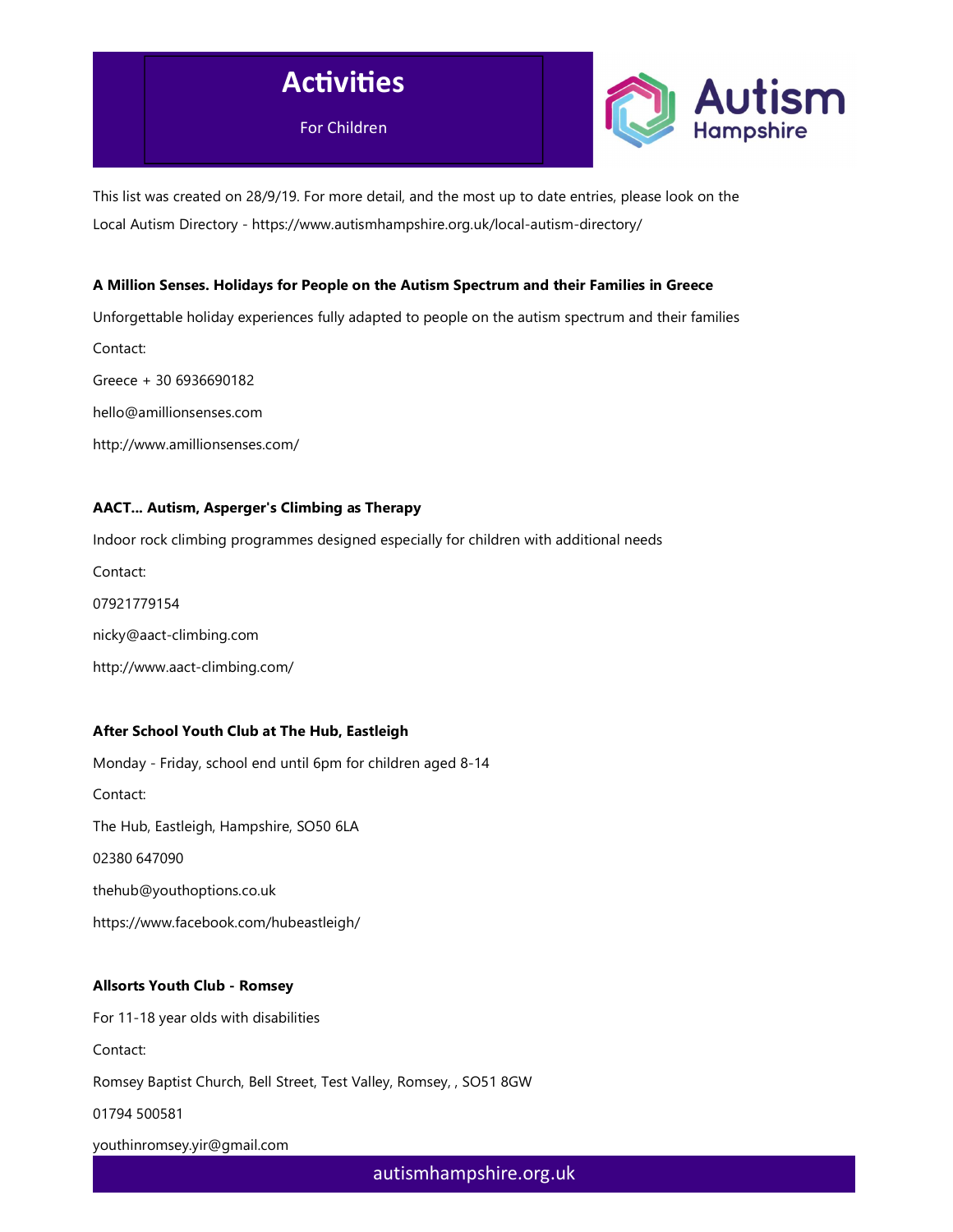



http://yir.org.uk/youth-clubs-2/

### Animal Touch: Miller's Ark

One-to-one therapeutic and fun times with animals in Hook Contact: Animal Touch, Hook, Hampshire, RG27 9PH 01256 767596 elizabeth@millersark.co.uk https://animaltouch.org/

### Anvil Theatre, Basingstoke

Relaxed performances, carer concessions, visual stories and other accessibility information Contact: The Anvil and The Forge, Basingstoke, Hampshire, RG21 7QR Box Office: 01256 844244. Group booking, (10 people or more), 01256 366935 box.office@anvilarts.org.uk http://www.anvilarts.org.uk/visit/access/relaxed-performances

#### Atmosphere - Basingstoke

Jumping sessions for those with disabilities Contact: Atmosphere, Unit B, Rutherford Road, Basingstoke, Hampshire, RG24 8PD 01256 327 772 info@jumpfactory.co.uk https://activenation.org.uk/venues/atmosphere/timetable/

### Avon Tyrrell Outdoor Activity Centre - New Forest

Providing outdoor learning, development training and activity holidays

Contact:

Avon Tyrrell Outdoor Activity Centre UK Youth, Bransgore, Hampshire, BH23 8EE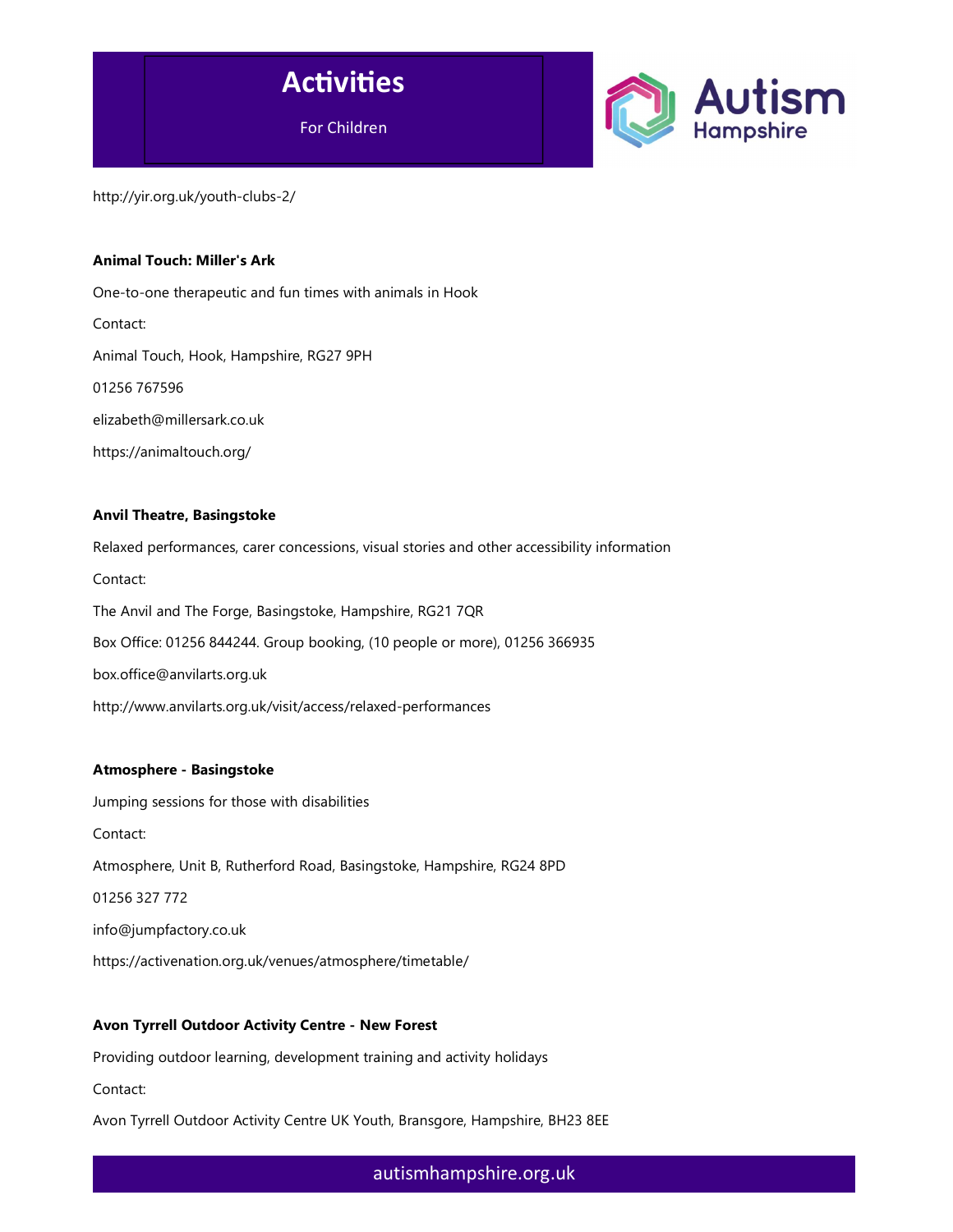



### 01425 672347

info@ukyouth.org

http://www.avontyrrell.org.uk/page/disability%20introduction.html

### Barn Tots SEN Group, Basingstoke

For children under 5 with disabilities and/or additional needs Contact: Four Lanes Room, Viables Community Centre, Basingstoke, Hampshire, RG22 4BJ 01256 473634 office@viables.org.uk https://www.familiesonline.co.uk/local/north-hampshire/whats-on/viables-community-centre--barn-tots-sen-61197

### Basingstoke Aquadrome

Free swimming for those with disabilities Contact: Basingstoke Aquadrome, Basingstoke, Hampshire, RG22 6PG 01256 472 343 http://www.basingstokeleisure.com/aquadrome/

# Bivol Trust: Promoting Inclusion for Children and Adults with Disabilities

Social opportunities for young people and adults aged 11-45 Contact: 21 The Thicket, Southsea, Hampshire, PO5 2AA 07588657315 hope-bivoltrust@hotmail.com https://www.bivoltrust.org/

# Blue Apple: Theatre. Dance. Film.

Theatre company for talented people with disabilities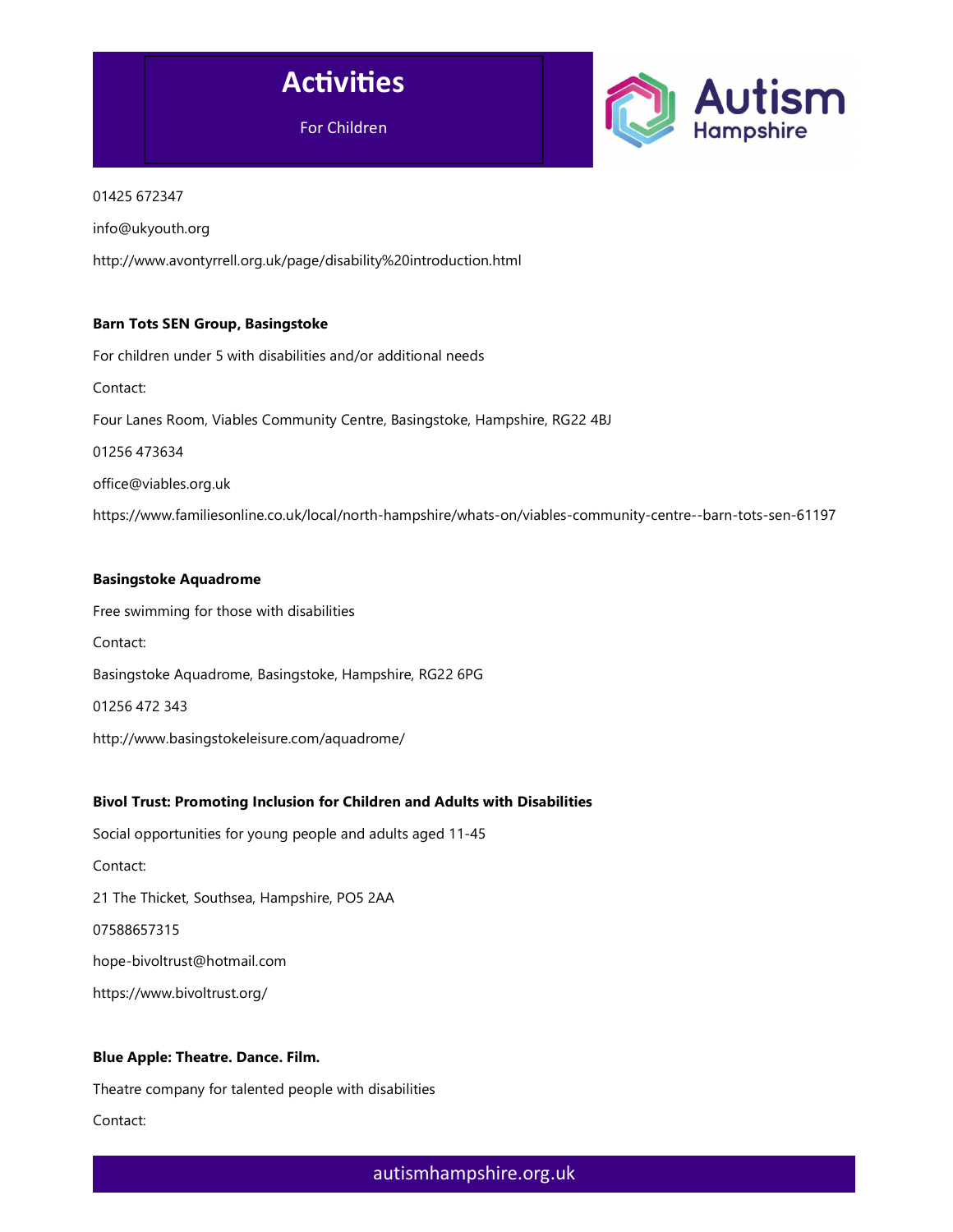



Blue Apple Theatre, Faculty of Arts, St Edburga Building, University of Winchester, Winchester, Hampshire, SO22 4NR 01962 827352

admin@blueappletheatre.com

http://blueappletheatre.com

# Bodster Equine Assisted Learning Centre - Isle of Wight

Interaction with ponies

Contact:

Sandford Farm, Gore Lane, Godshill, Isle of Wight, Hampshire, PO38 3EX

07887876138

joandgi@googlemail.com

http://www.eaqbodster.co.uk

### Caravan Holiday Accommodation - KIDS Services

Family breaks in the Cotswolds Contact: 01213 552707 elizabeth.cunningham@kids.org.uk http://www.kids.org.uk/Event/kids-holiday-caravan

# Caterpillar Crafts

Children's arts and crafts and family fun days across Hampshire Contact: 07830 256619 info@caterpillar-crafts.com http://www.caterpillar-crafts.com/index.html

# Connors Toy Library - Portsmouth

Mobile therapeutic, educational and stimulating toy library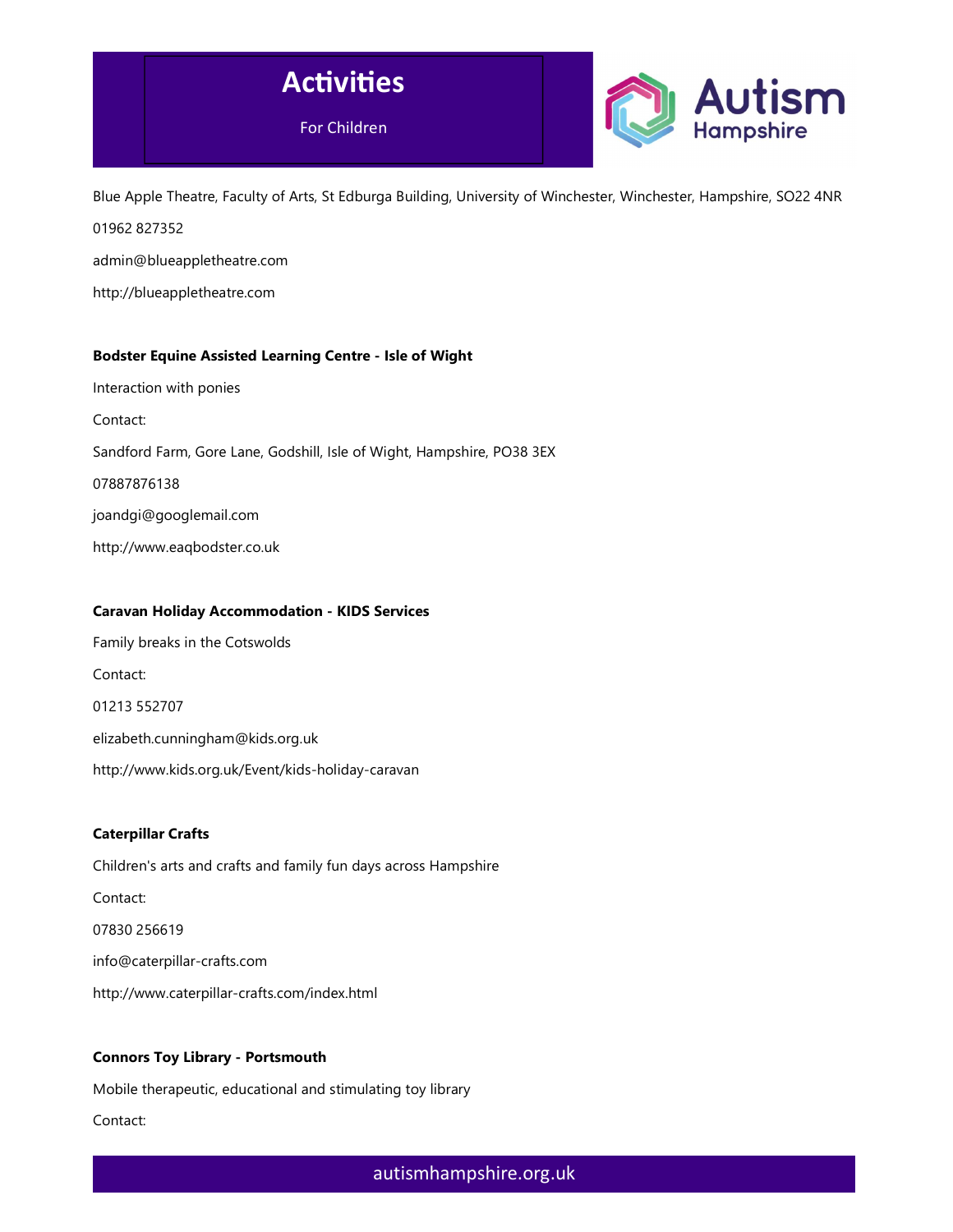



Grenville House St. George's Square, Portsmouth, Hampshire, PO1 3AZ 02392 832926 toylibrary@ctlib.org.uk http://www.ctlib.org.uk

# Cornloft Creative and Therapeutic Arts Studio, Stockbridge

Sessions to help adults and children with complex issues and their families

Contact:

Cornloft Art Studio and Consultancy, Creative and Therapeutic Art, Stockbridge, Hampshire, SO20 6DJ

Jeff - 07714 182071

Jeff@cornloft.org

http://www.cornloft.org.uk/creative.html

# Creative Maples: Wyvern Theatre School - Hedge End

Saturday morning drama, dance, singing and games for pre-school and primary age children with additional needs

Contact:

Wyvern Theatre School, Salvation Army Community Centre, Southampton, Hampshire, SO30 2GL

07710696592

wyverntheatreschool@gmail.com

https://www.wyverntheatreschool.co.uk/creativemaples

### Disability Sport Club, Portsmouth

Multi-sports club for children with a disability, aged 4+

Contact:

Mary Rose Academy, Southsea, Portsmouth, Hampshire, PO4 8GT

08009 997768

https://www.planeteducation.co.uk/news-blogs/56-disability-sport-club-a-huge-success-at-mary-rose-academy

# Down to Earth Community Farm - Southampton

Activities for adults and children with learning disabilities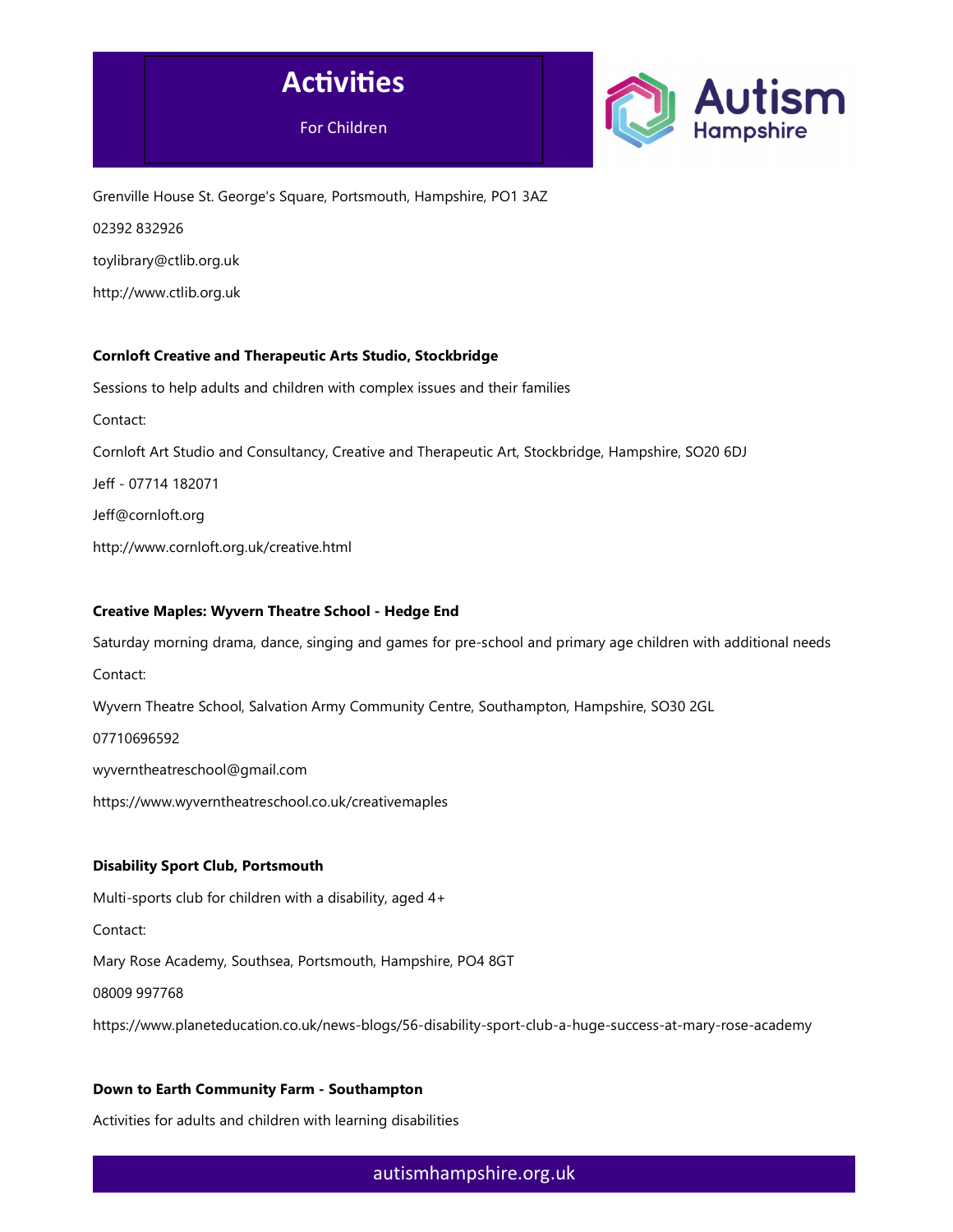



Contact:

Down to Earth Community Farm, Oasis Academy Lord's Hill, Southampton , Hampshire, SO16 9RG

023 80 522706

downtoearthfarmlordshill@oasisuk.org

http://www.downtoearthfarm.org/

# Eastleigh Disability Leisure Access Group (EDLAG)

Free service helping people with a disability access sports and leisure

Contact:

https://www.eastleigh.gov.uk/sport-health-parks-and-open-spaces/sport-and-health/sportworks/disability-sport

# EdSad - Eastleigh and District Sports Association for the Disabled

Exclusive swimming evening Contact: Places Leisure Eastleigh, Eastleigh, Hampshire, SO50 9NL 01794 515172 swimedsad@gmail.com https://www.facebook.com/pg/eastleighdisabilityswimming/about/?ref=page\_internal

# Enable Ability - For Portsmouth and the Surrounding Area

Independent charity for the care, welfare and advancement of disabled people

Contact:

311-313 Copnor Road, Portsmouth, Hampshire, PO3 5EG

02392 671846

richard@enableability.org.uk

http://www.enableability.org.uk

# Enable Ability - Portsmouth Teenage Project

A project for young people with disabilities living in Portsmouth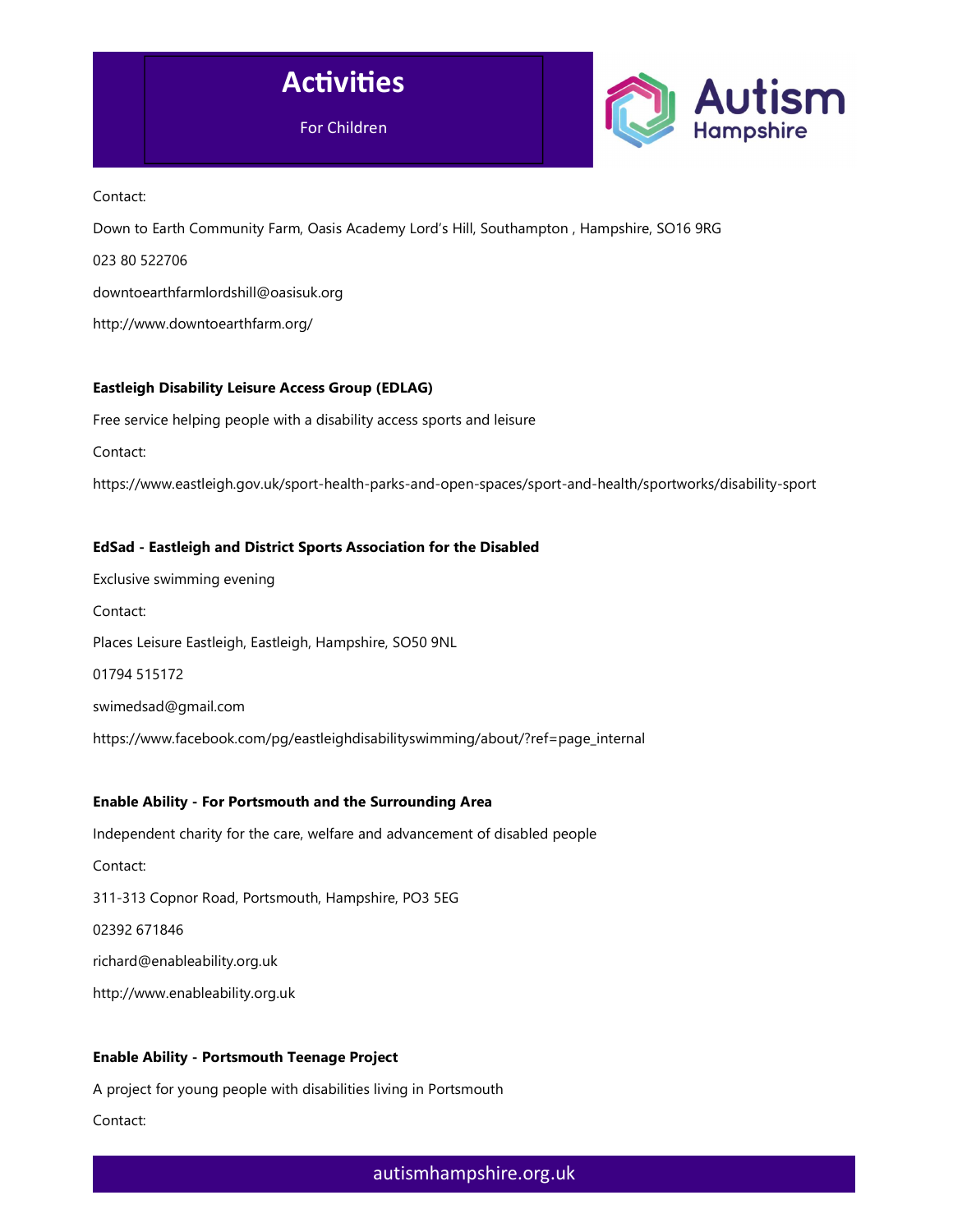



Enable Ability Offices , Portsmouth, Hants, PO3 5EG

023 9267 1847

portsmouthtp@enableability.org.uk

https://www.enableability.org.uk/advice-support-services/childrens-services/portsmouth-teenage-project

### Enable Ability Multi-Sports Club - Portsmouth

For those with mild to moderate disabilities, aged 5-25 Contact: 311-313 Copnor Road, Portsmouth, Hampshire, PO3 5EG 07429596822 pals@enableability.org.uk

### Family Autistic Spectrum Support (FASS) - Fareham

Supporting families with children on the autistic spectrum Contact: Family Autistic Spectrum Support (FASS), Fareham, Hampshire, PO17 5LQ 07900 297267 FASSadmin@googlemail.com

http://www.farehamautisticspectrumsupport.org.uk

### Fir Tree Farm Equestrian Centre - Fordingbridge

A riding school and livery yard that is proud to be different Contact: Fir Tree Farm Equestrian Centre, Ogdens, Hampshire, SP6 2PY 01425 654744 firtreefarm@btconnect.com http://www.fir-tree-farm.org.uk/id10.html

# Forest Forge Theatre Company

Touring theatre company offering relaxed performances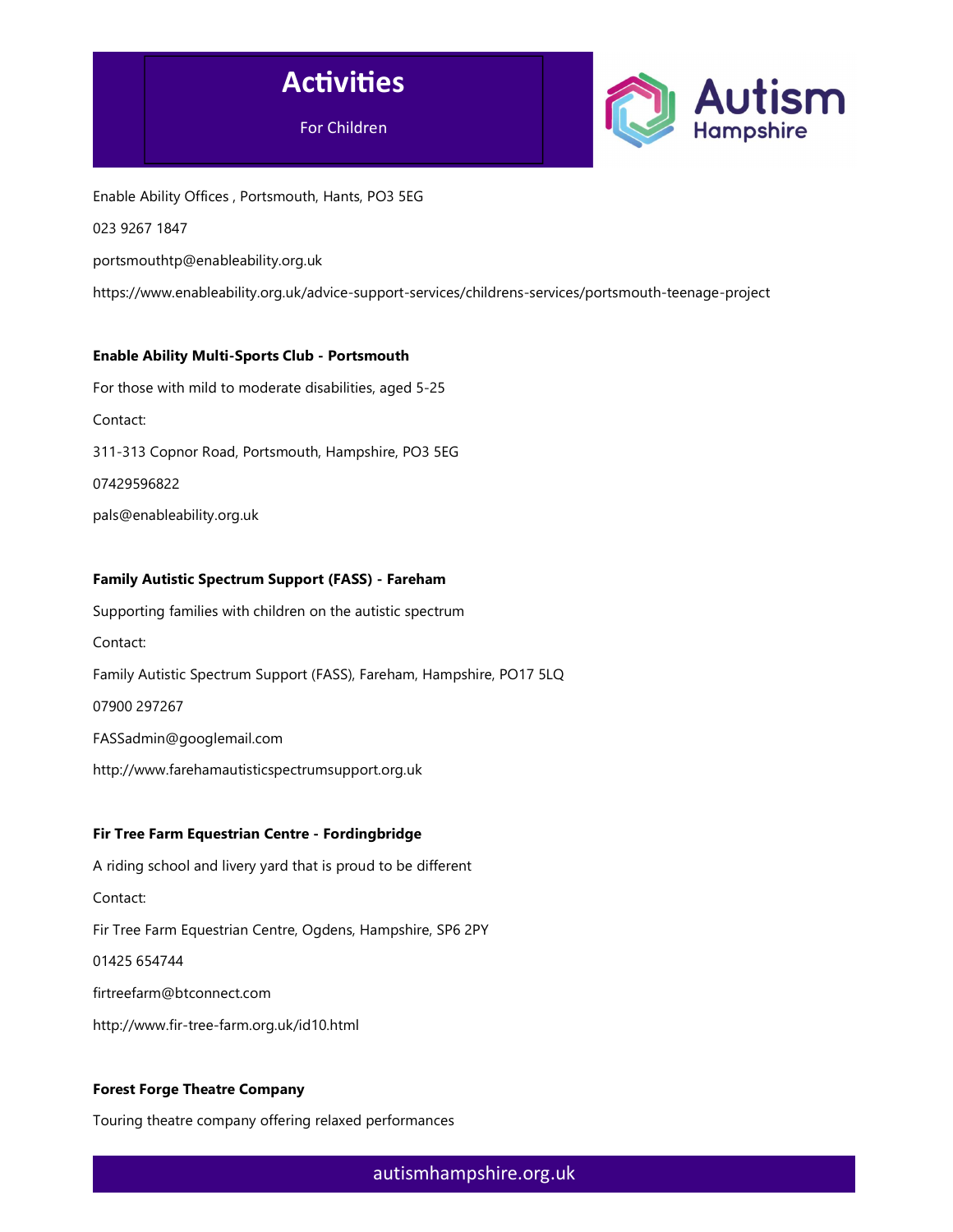



Contact: The Theatre Centre, Ringwood, Hampshire, BH24 1SF 01425 470188 hello@forestforgetheatre.co.uk https://forestforgetheatre.co.uk/

### Friends Of In Touch - Eastleigh

Supporting emotionally and socially vulnerable children and young people with autistic spectrum conditions, and behaviours associated with them

Contact:

Y-Zone Youth Centre, Eastleigh, , SO50 8RB

07474 539539

info@friendsofintouch.org.uk

http://www.friendsofintouch.org.uk

### Frozen Light Theatre

Multi-sensory theatre for audiences with Profound and Multiple Learning Disabilities (PMLD)

Contact:

Roxholme, Bawburgh, Norwich, Norfolk, NR9 3LT

frozenlighttheatre@gmail.com

http://frozenlighttheatre.com/

### Furzey Gardens - New Forest

A haven of peace/tranquillity Contact: Furzey Gardens, School Lane, Minstead, , Hampshire, SO43 7GL 023 8081 2464 Sally.Derrick@furzey-gardens.org

http://www.furzey-gardens.org

Fuzzyclear: All Male Dance Company - Hedge End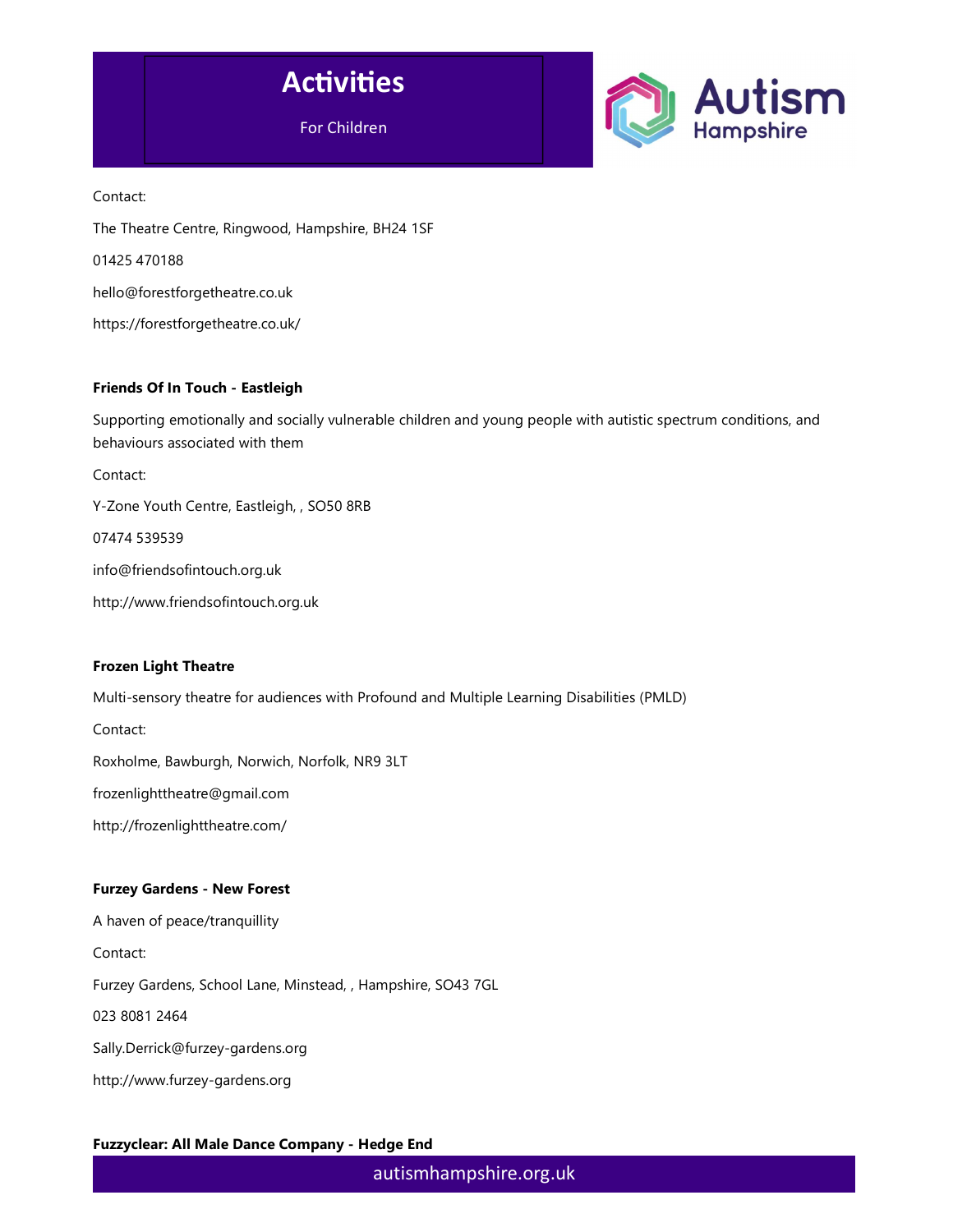



For young men aged 8-25 on the autism spectrum Contact: Wildern School, Hedge End, Southampton, Hampshire, SO30 4EJ lizanne@zoielogic.co.uk https://zoielogic.co.uk/about/

### Gateway Card - Hampshire County Council

Free card for 0-17 year olds giving access to activities, play and buddy schemes Contact: Hampshire County Council, Children's Services Department, Winchester , Hampshire, SO23 8UG 01962 846399 shortbreaks@hants.gov.uk https://www.hants.gov.uk/socialcareandhealth/childrenandfamilies/specialneeds/shortbreaks/gatewaycar

### Go Provence

Supported holidays in the sun Contact: ian@goprovence.co.uk http://www.goprovence.co.uk/

### GO! Club and Mini's

Activity club for children and young people aged 3-7 and 8-18 years with additional needs or disabilities across Hampshire

Contact:

01256 636288

contact@greatopportunities.org.uk

http://www.greatopportunities.org.uk/clubs-and-events-2/

### God Unlimited Outdoor Therapy Centre (GUL)

Caters for people with mental and physical disabilities of all ages, faiths and backgrounds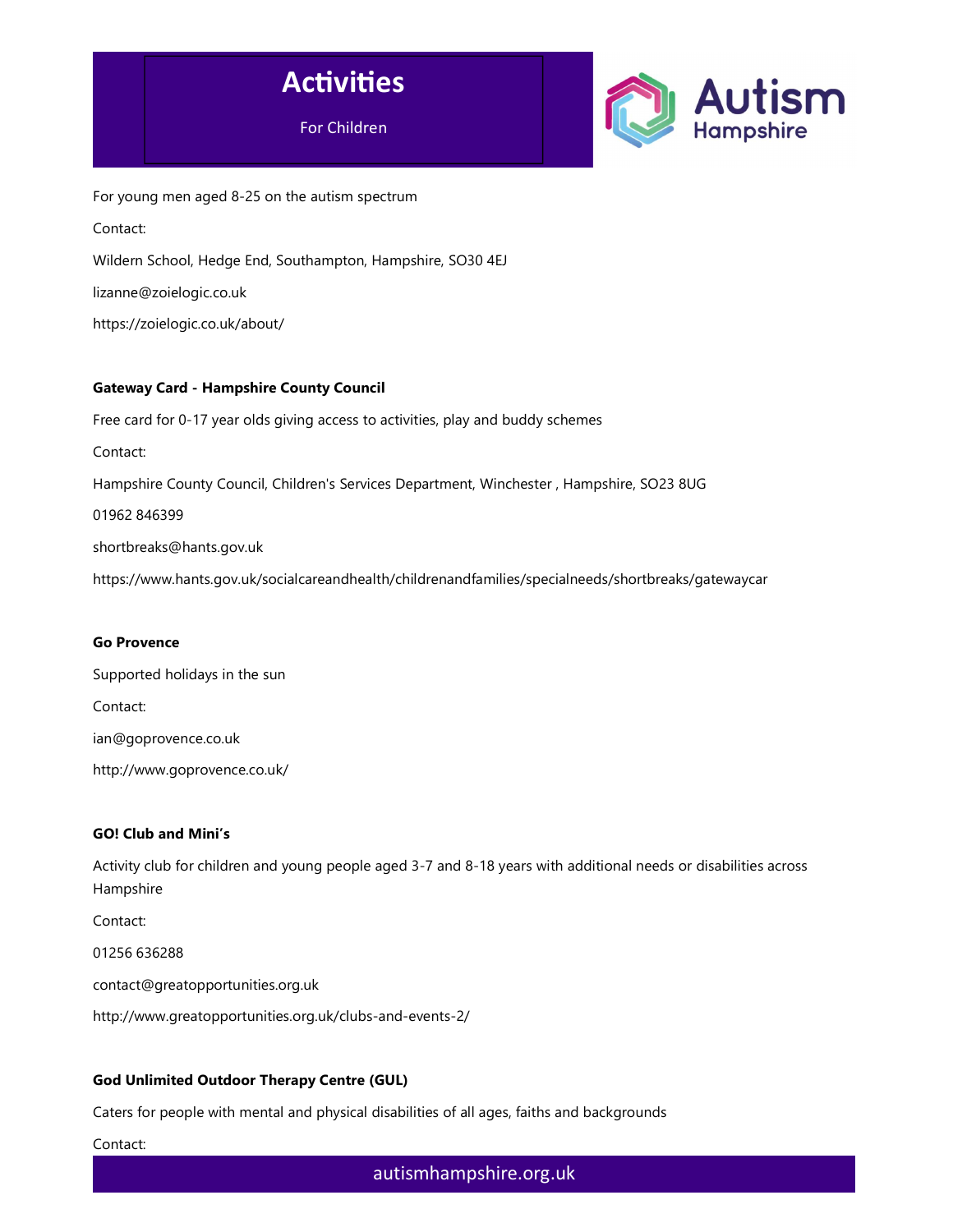



God Unlimited Outdoor Therapy, Shrewton, Wiltshire, SP3 4DU

01980 621 712

office@god-unlimited.org.uk

http://www.god-unlimited.org/about.html

### Hampshire County Council Local Offer

Online directory of all services available to children and young people with special educational needs and/or disabilities

Contact:

0300 303 8603

https://fish.hants.gov.uk/kb5/hampshire/directory/localoffer.page

#### Hampshire Gateway

Activities for children and young people with disabilities and/or additional needs

Contact:

Bradbury Centre, 300 Aldermoor Road, , Southampton, , Hampshire, SO16 5NA

0300 303 8603

gateway-project@hotmail.co.uk

https://fish.hants.gov.uk/kb5/hampshire/directory/results.page?familychannel=6-6&searchtype=event

### Hampshire Riding Therapy Centre - Eastleigh

Riding for ages 4+, providing confidence, coordination and fun Contact: Hampshire Riding Therapy Centre, Morelands Copse Farm, , Eastleigh, , Hampshire, , SO50 7HH 01962 777714 hrtc@btinternet.com https://hrtconline.wordpress.com/

#### Harbour Lights Picturehouse, Southampton

Relaxed cinema screenings for those on the autistic spectrum and their families, friends and carers.

Contact: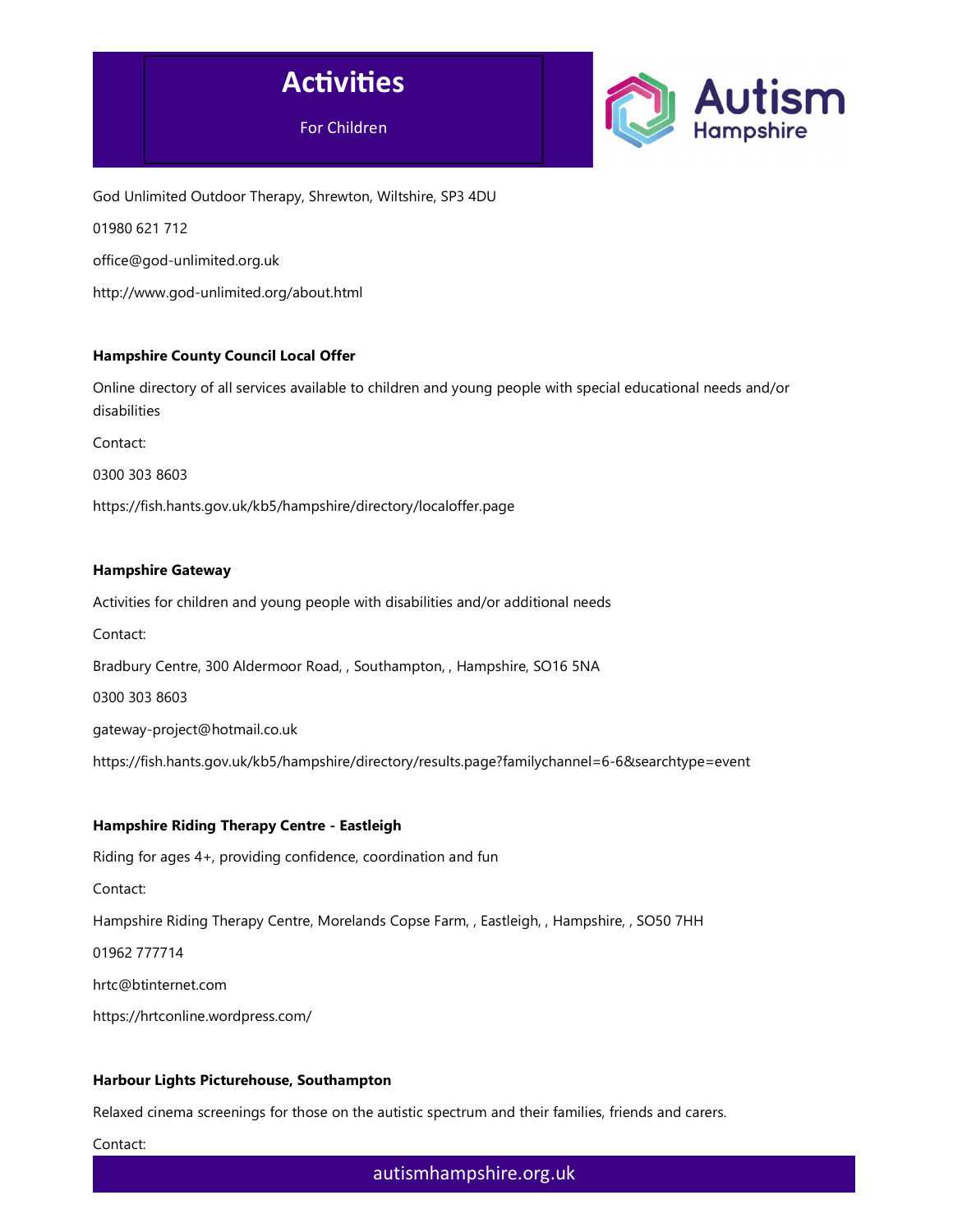



Harbour Lights Picturehouse , Southampton, Hampshire, SO14 3TL Box office: 0871 902 5747 (calls cost 13p per minute plus your telephone company's access charge) enquiries@picturehouses.co.uk https://www.picturehouses.com/cinema/Harbour\_Lights

### Holiday Pirates

Autism Friendly Holidays

Contact:

http://www.holidaypirates.com/holidaypackages/autism-friendly-holidays-our-guide

### Horizon Leisure Centre, Havant, Waterlooville

Organised activity sessions for people with additional needs

Contact:

Waterlooville Leisure Centre: 023 9247 6026; Havant Leisure Centre: 023 9224 5900

info@horizonlc.com

http://www.horizonlc.com/activities/disability-sports/

### Inclusion Multi Sports

SEN/Additional needs multi-sport specialists

Contact:

http://inclusionmultisports.co.uk/

### Isle of Wight Council: Children's Centres

Isle of Wight NHS Trust

Contact:

https://www.iow.nhs.uk/our-services/health-visiting-school-nursing/childrens-centres.htm

### John's Club - Isle of Wight

Supporting people with disabilities in the community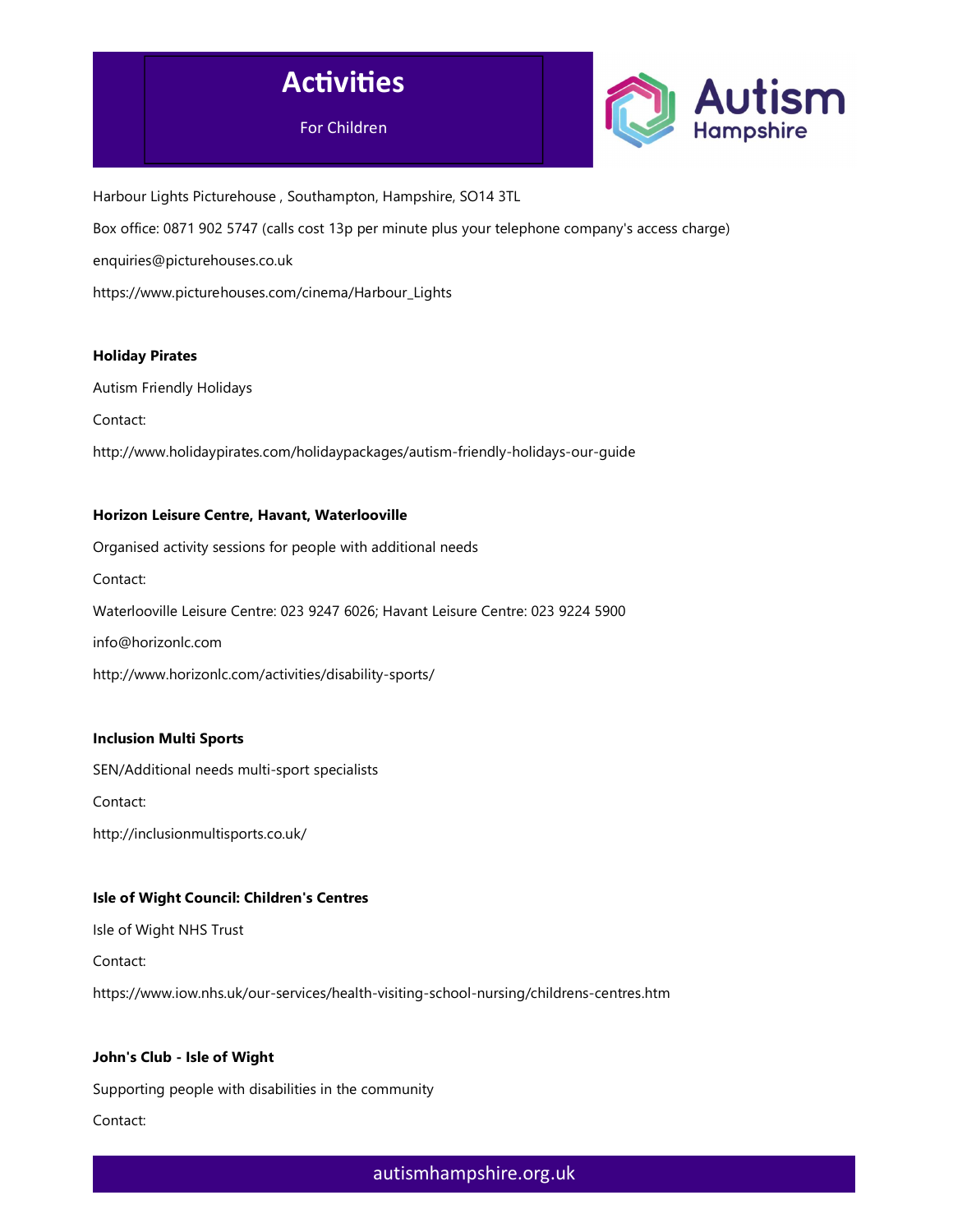



John's Club, Shanklin, Isle of Wight, PO37 6JJ 07702 340 193 / 01983865865 john@johnsclubiow.org.uk https://www.johnsclubisleofwight.com/

# Key Changes Music Engagement and Recovery Services - Winchester

For children and adults who have social, behavioural, personal, developmental, learning and emotional issues

Contact:

Winnall Community Centre, Winchester, Hampshire, SO23 0NY

+44 (0)20 7549 8172

https://www.keychanges.org/

### Listening Books

Audiobook library service for adults and children who find it difficult to read or hold a book due to an illness, disability, learning or mental health difficulty

Contact:

0207 407 9417

info@listening-books.org.uk

http://www.listening-books.org.uk/

# Little Squirrels SEN Stay And Play, Alton

Sessions for children under 5 with additional needs

Contact:

Bushy Leaze Children and Families Centre, , Alton, Hampshire, GU34 2DR

01420 87675

https://fish.hants.gov.uk/kb5/hampshire/directory/service.page?id=TbG2pA41xXw

# Living with Harmony, Music Therapy - Winchester

For children and adults including individual and group music therapy

Contact:

Living with Harmony., South Wonston, Winchester, SO21 3HE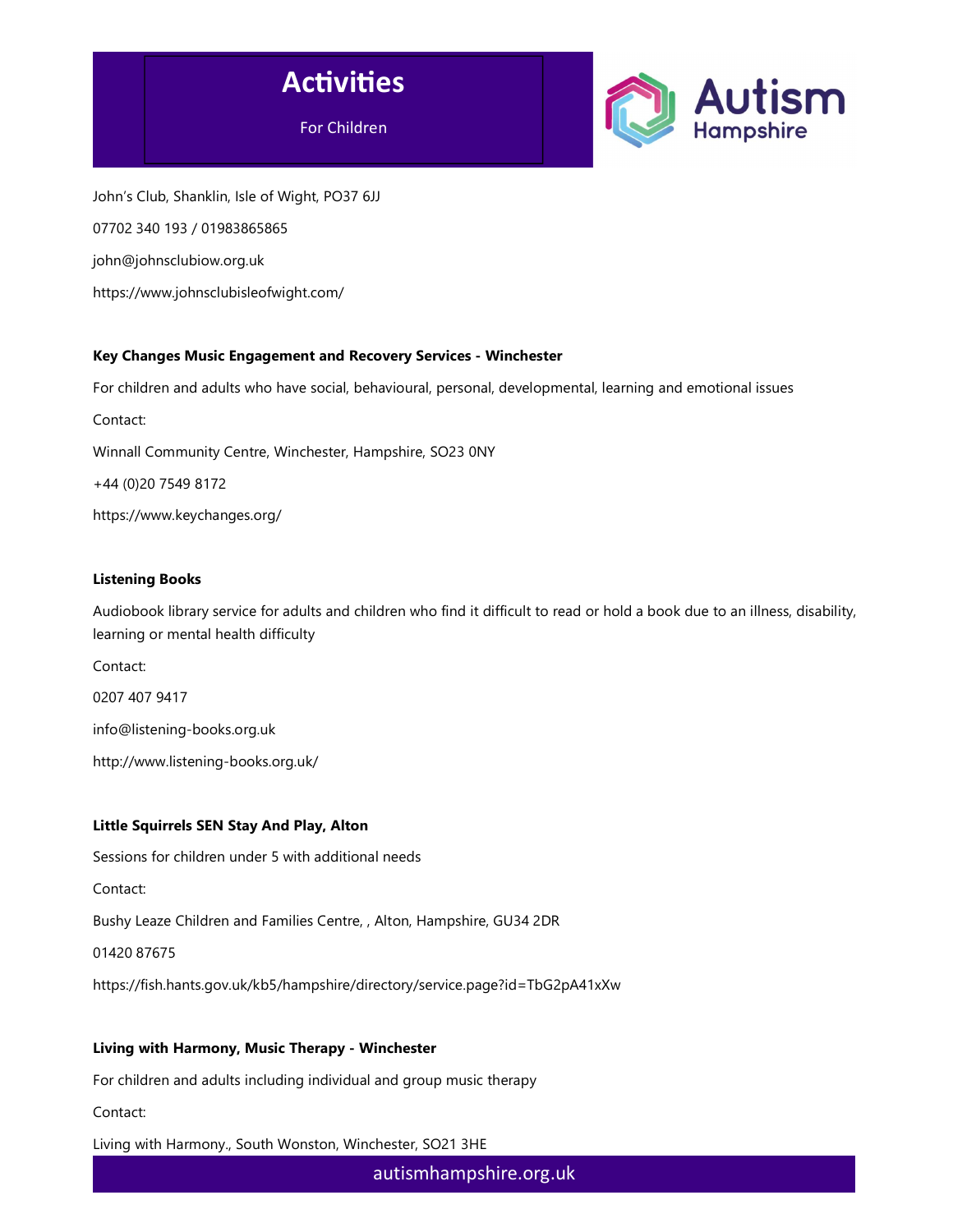



#### 07768 553058

info@livingwithharmony.net

https://www.livingwithharmony.net/

### Making Space - Havant

Creative experiences for people of all ages and abilities in Hampshire Contact: 2 Bishopstoke Road, Havant, Hampshire, PO9 5BN 023 9247 2491 admin@makingspace.org https://makingspace.org/about-us/

### Mayflower Theatre Southampton

First-class entertainment that can be enjoyed by the widest audience possible Contact: Mayflower Theatre, Southampton, Hampshire, SO15 1GE Box Office: 02380 711811 Reception: 02380 711800 customerrelations@mayflower.org.uk https://www.mayflower.org.uk/your-visit/accessibility/

### Mencap Southampton

Working for children, young people and adults with learning disabilities Contact: Southampton Mencap, , Southampton, Hampshire, SO17 2NF 023 8058 4088 admin@southamptonmencap.co.uk http://www.southamptonmencap.org/what-we-do/

# Mixed Ability Rugby - Chobham Rugby Club, Surrey

For children and adults aged 13+ with autism, learning difficulties and/or physical disabilities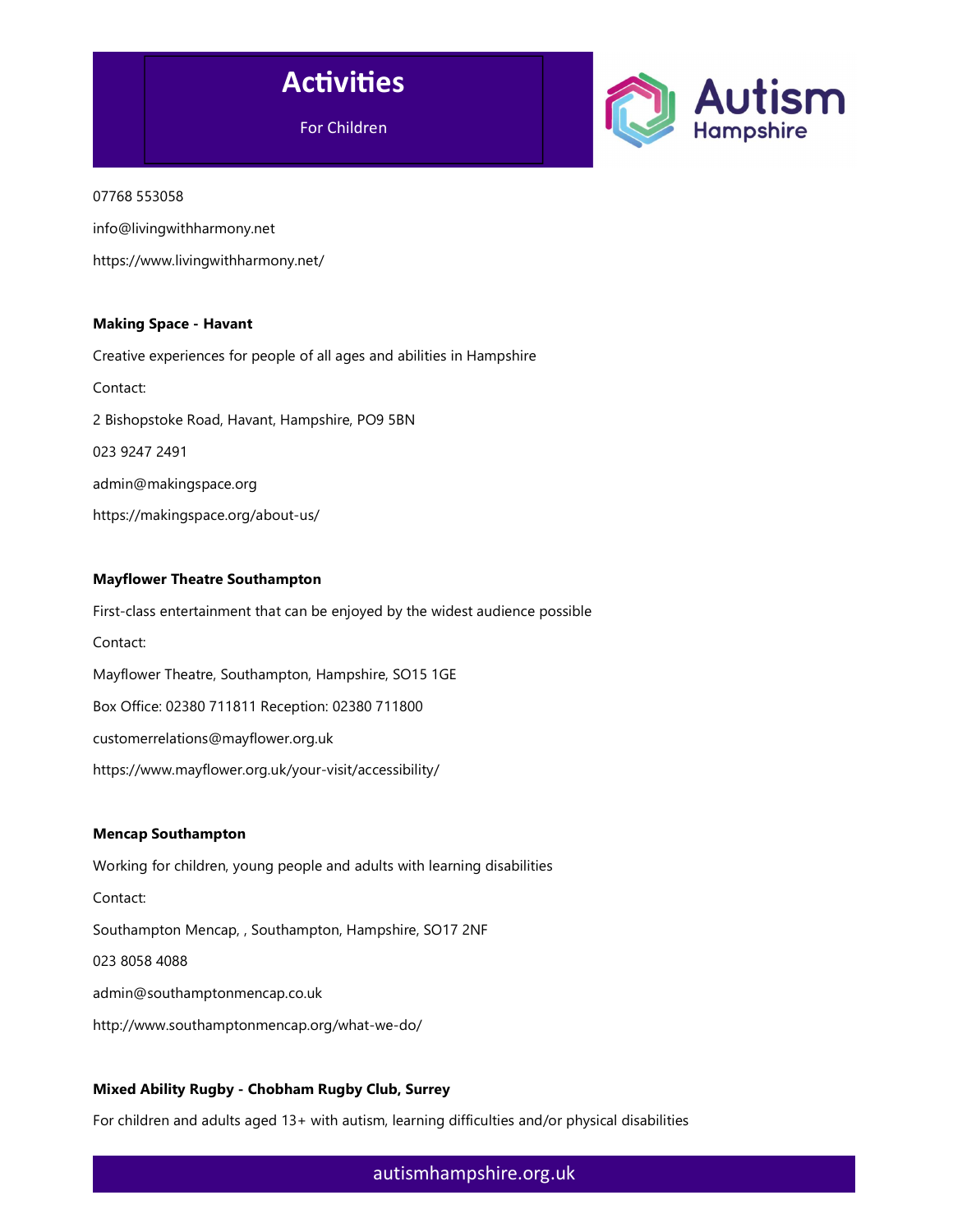



Contact: Fowlers Wells, Chobham, Surrey, GU24 8LD 07808 630053 mike.oregan@waitrose.com https://chobhamrugby.co.uk/teams/mixed-ability-rugby/

### My Pottery - Southampton

Workshops for people with learning difficulties Contact: Unit 8 on the 1st floor next to Shakeaway,, Southampton, Hampshire, , SO14 7SJ 07830298809 jerzymazur1@hotmail.com http://www.my-pottery.co.uk/workshops

# National Autistic Society (NAS) South Hampshire Branch Social Groups

Social groups for children and adults with Asperger's or autism Contact: St Patrick's Church Hall, Woolston, Hampshire, SO19 9BD 023 8043 2612 or 07532 282301 southampton@shantsnas.org.uk http://www.shantsnas.org.uk/Home/Sholing

### New Horizons Equine Assisted Learning Centre - Lyndhurst

For children and adults with various needs, including autism and learning difficulties Contact: New Horizons EAL, Lyndhurst, Hampshire, SO43 7DE 07815 438613 enquiries@new-horizons-eal.co.uk https://www.new-horizons-eal.co.uk/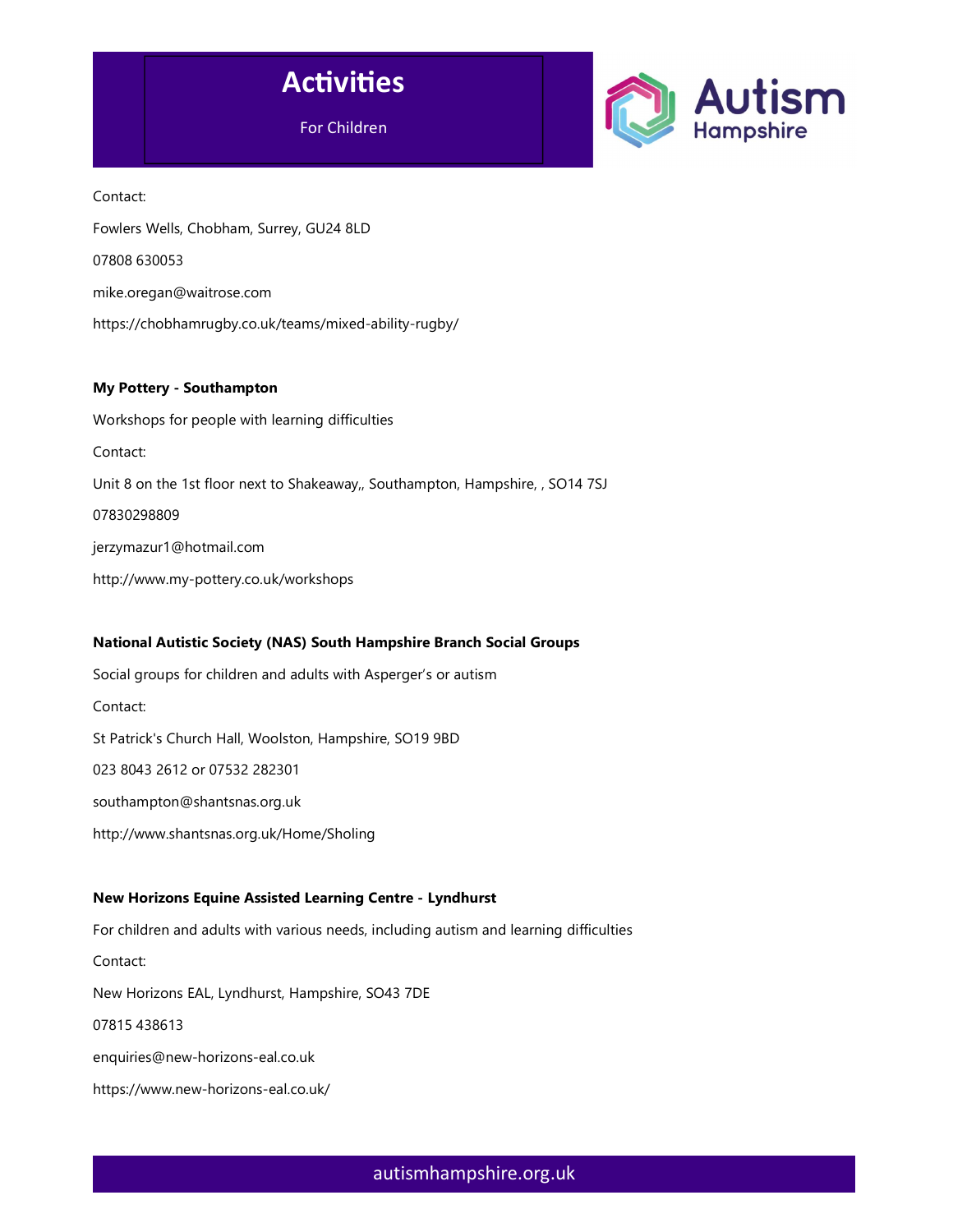



### No Limits: Calshot Activities Centre - Southampton

Making the impossible possible for young people with disabilities and their siblings

Contact:

Calshot Spit, Southampton, Hampshire, SO45 1BR

02380 892077

calshot.ac@hants.gov.uk

https://www.hants.gov.uk/thingstodo/outdoorcentres/familiesgroups/nolimits

#### ODEON, Cineworld, Vue and Showcase cinemas

Dimensions Autism-Friendly Cinema Screenings Contact:

0300 303 9062

https://www.dimensions-uk.org/families/autism-friendly-environments/autism-friendly-screenings/

### Owen's Party CIC

Hosting autistic-centric children's parties

Contact:

Priory Park Community Centre, Upper Brook Drive, Locks Heath, Southampton, Hampshire, SO31 6PT

07527387558

owensparty@hotmail.com

http://www.owensparty.co.uk

### Oxygen Freejumping - Southampton

Peaceful Play - autism-friendly trampoline sessions

Contact:

Oxygen Freejumping, Southampton, Hampshire, SO19 6NE

020 3846 1386

http://www.oxygenfreejumping.co.uk

### Parentlink: Supportlink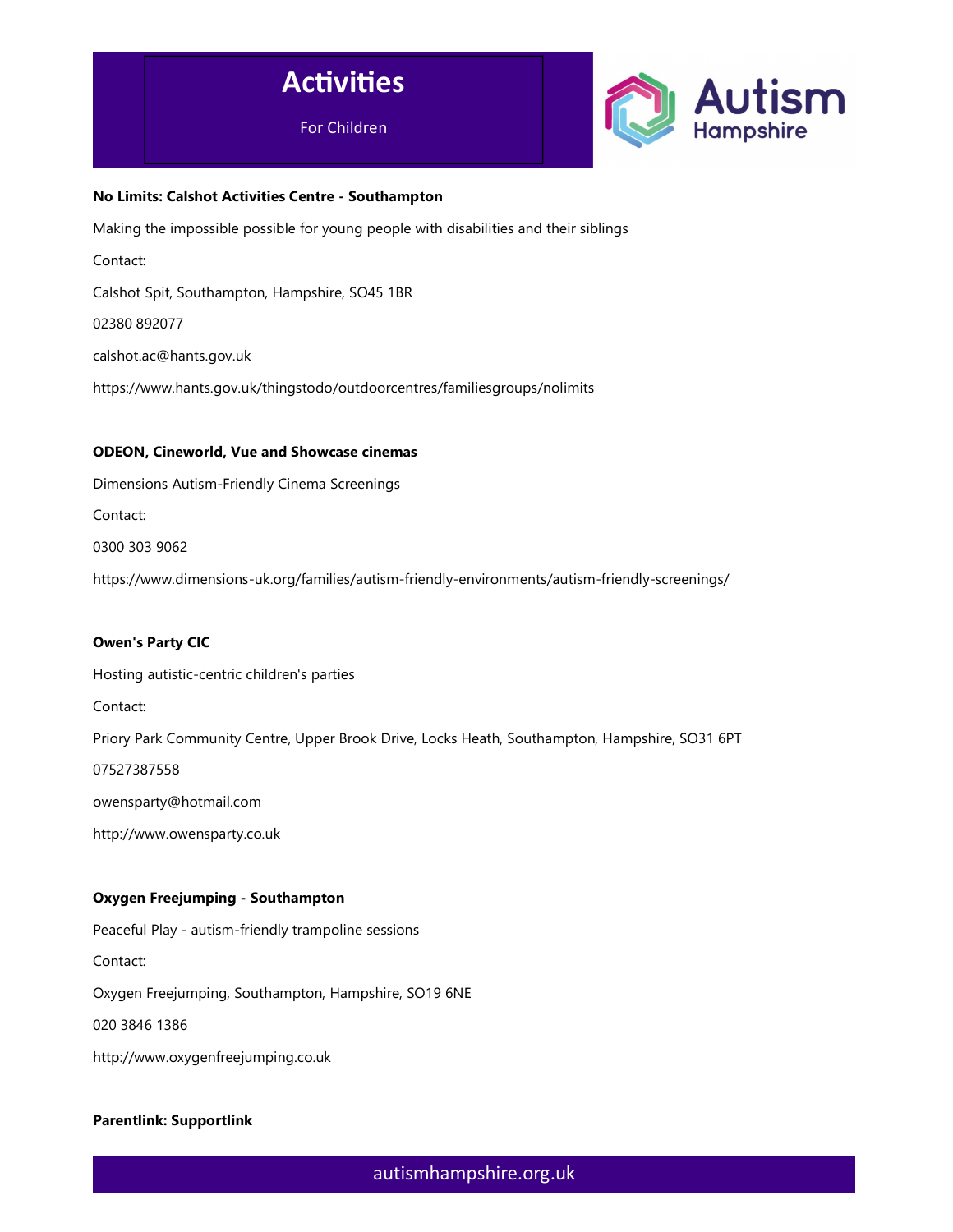



Supporting families within the community Contact: Parenklink, Colors, Holbury, Hampshire, SO45 2PA 07403344470 info@parent-link.co.uk http://www.parent-link.co.uk/services/supportlink/

# Pavilion on the Park - Eastleigh

Disability focused projects and activities Contact: Pavilion on the Park , Eastleigh, Hampshire, SO50 9LH 02380 612710 info@paviliononthepark.org http://www.paviliononthepark.org/

# PED ALL: New Forest Inclusive Cycling

Guided rides and adapted bikes for people with a disability or learning difficulty Contact: New Forest National Park Authority, Lymington, Hampshire, SO41 9ZG 01590 646 640 info@pedall.org.uk http://www.pedall.org.uk

### Pompey in the Community

A range of fun and structured sports sessions for people with disabilities Contact: Pompey ITC, Portsmouth, Hampshire, PO4 8TB 023 9272 8899 info@pompeyitc.org.uk http://www.pompeyitc.co.uk/disability/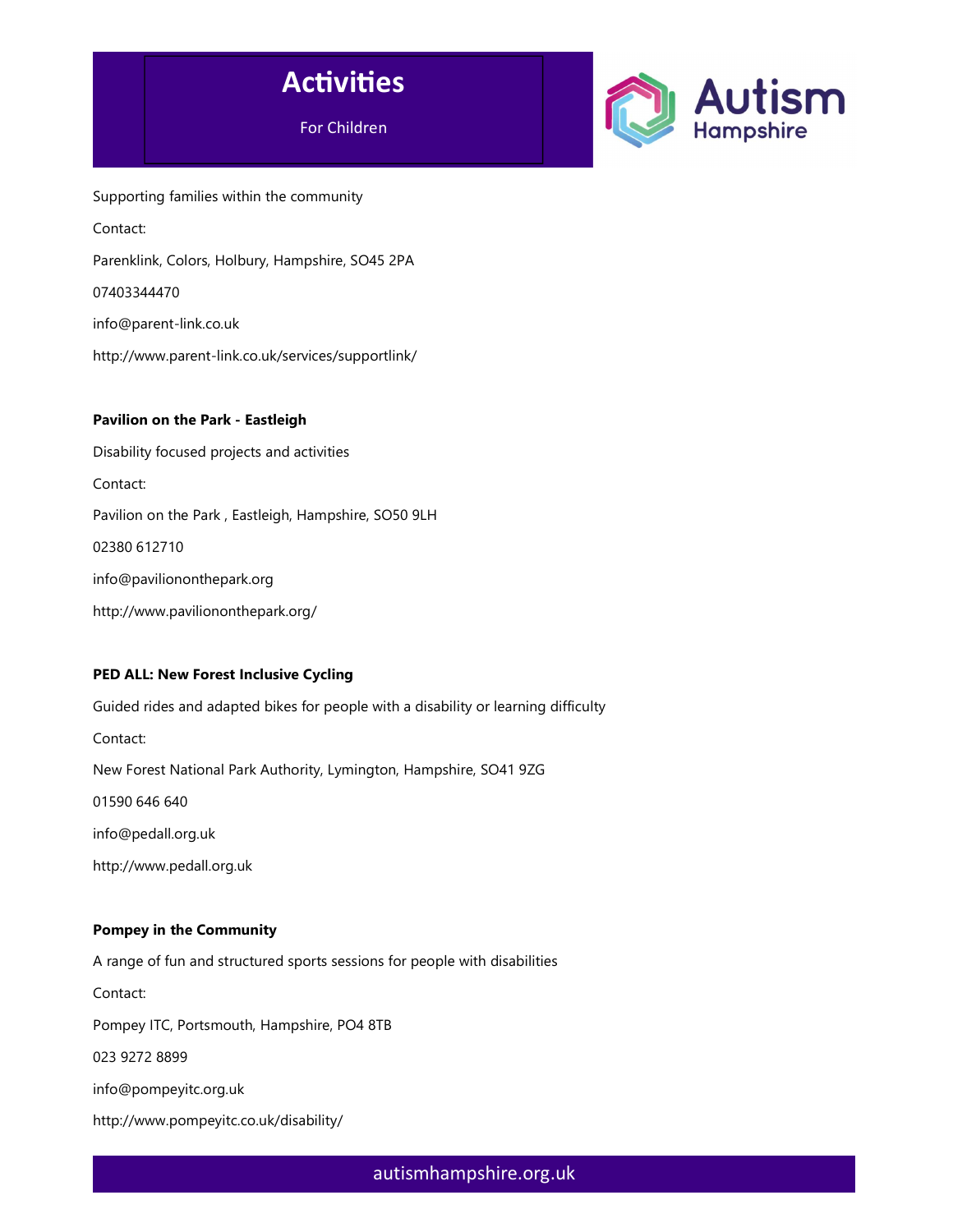



### Pony TLC, Therapy, Learning and Confidence - Basingstoke

For children and young adults with special educational and emotional needs

Contact:

Pony TCL, Pyotts Hill, Basingstoke, Hampshire, RG24 8AR

07877 920975

Info@PonyTLC.com

https://www.ponytlc.com/

### Portsmouth Local Offer

Information for those with special education needs or disabilities (ages 0-25) and their families

Contact:

http://www.portsmouthlocaloffer.org/

### Psychagogia Sensory Integration Holidays

Quality, bespoke, inspirational holidays for people on the autism spectrum, their families and friends Contact: Suite T0332 , Darlington, Co Durham, DL1 5SF Tel.: 01522857284 | Mob.: 07513488332 info@psychagogia.co.uk http://www.psychagogia.co.uk

# QE2 Activity Centre Southampton

Providing outdoor activities for people of all ages with learning/physical disabilities

Contact:

River Hamble Country Park, Hedge End, Hampshire, SO31 1BH

02380 404844

qe2centre@aol.com

http://www.qe2activitycentre.co.uk/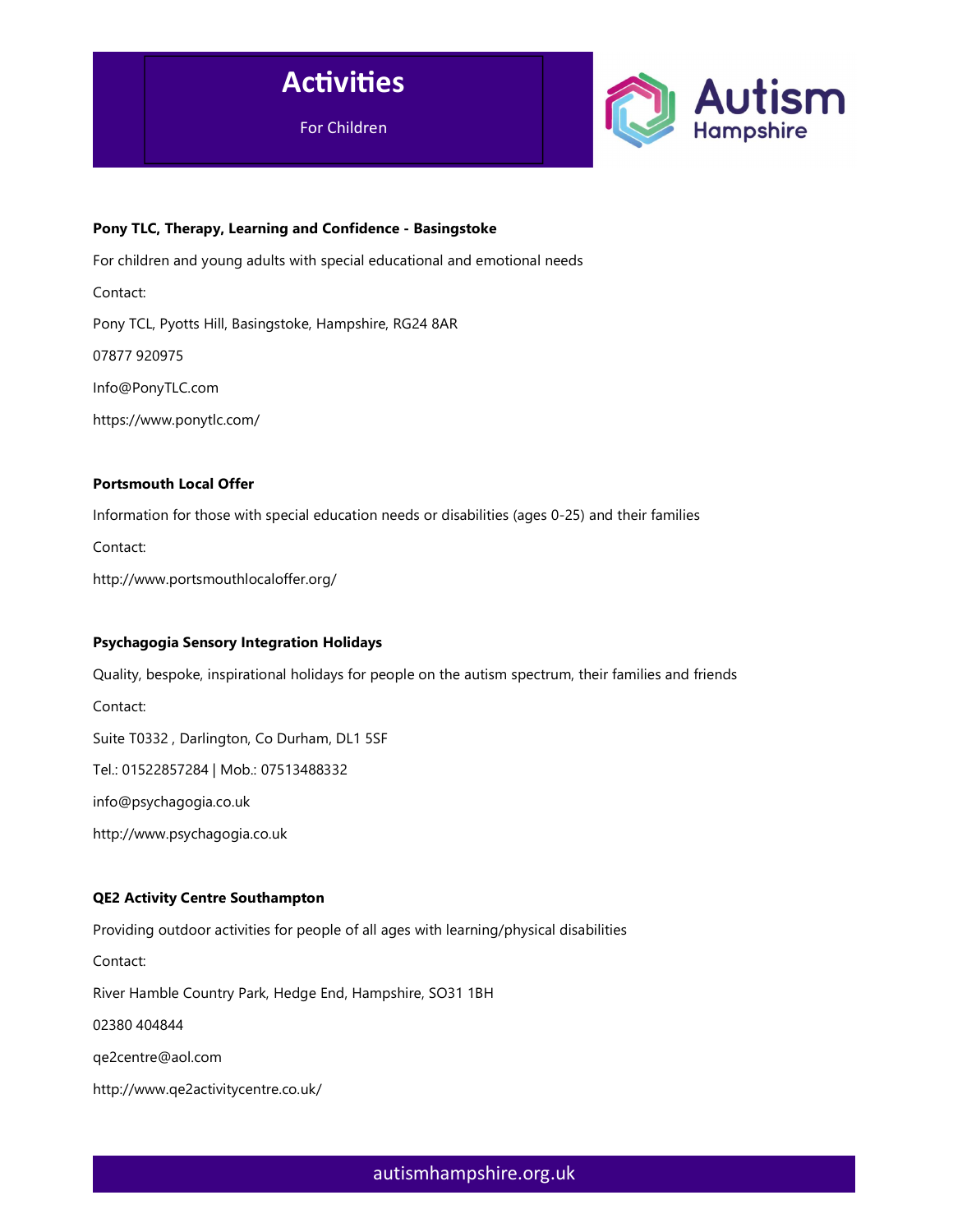



### Relaxed Performances at Local Theatres and Cinemas

A more relaxed performance environment for those with sensory and communication difficulties, or a learning disability

### Respectability Inclusive Sports Club - Portsmouth

Sports club for young people, aged 10-19 Contact: Eastney Community Centre, Portsmouth, Hampshire, PO4 9SU 02392 752900 charlotte.bishop@pompeyitc.org.uk http://www.respectprogramme.org

### RFG Parties & Events

Party supply and rental in Fareham Contact: 07961702237 rfgparties@gmail.com https://en-gb.facebook.com/thedjman82/

### Rose Road Association Bradbury Saturday Stay & Play Family Coffee Morning Club - Southampton

Group for families with children with disabilities and additional needs, aged 3-16 Contact: Bradbury Centre, Southampton, Hampshire, SO16 5NA Claire Headington on 02380 721234 or 07823 353887 claireheadington@roseroad.org.uk https://www.exeterhouseschool.co.uk/wp-content/uploads/2016/07/Activities-in-your-area.pdf

# Safehands Holidays - Blackpool, Wales

Accessible short breaks for disabled people, their families, friends and carers

Contact:

Safehands Holidays, , ,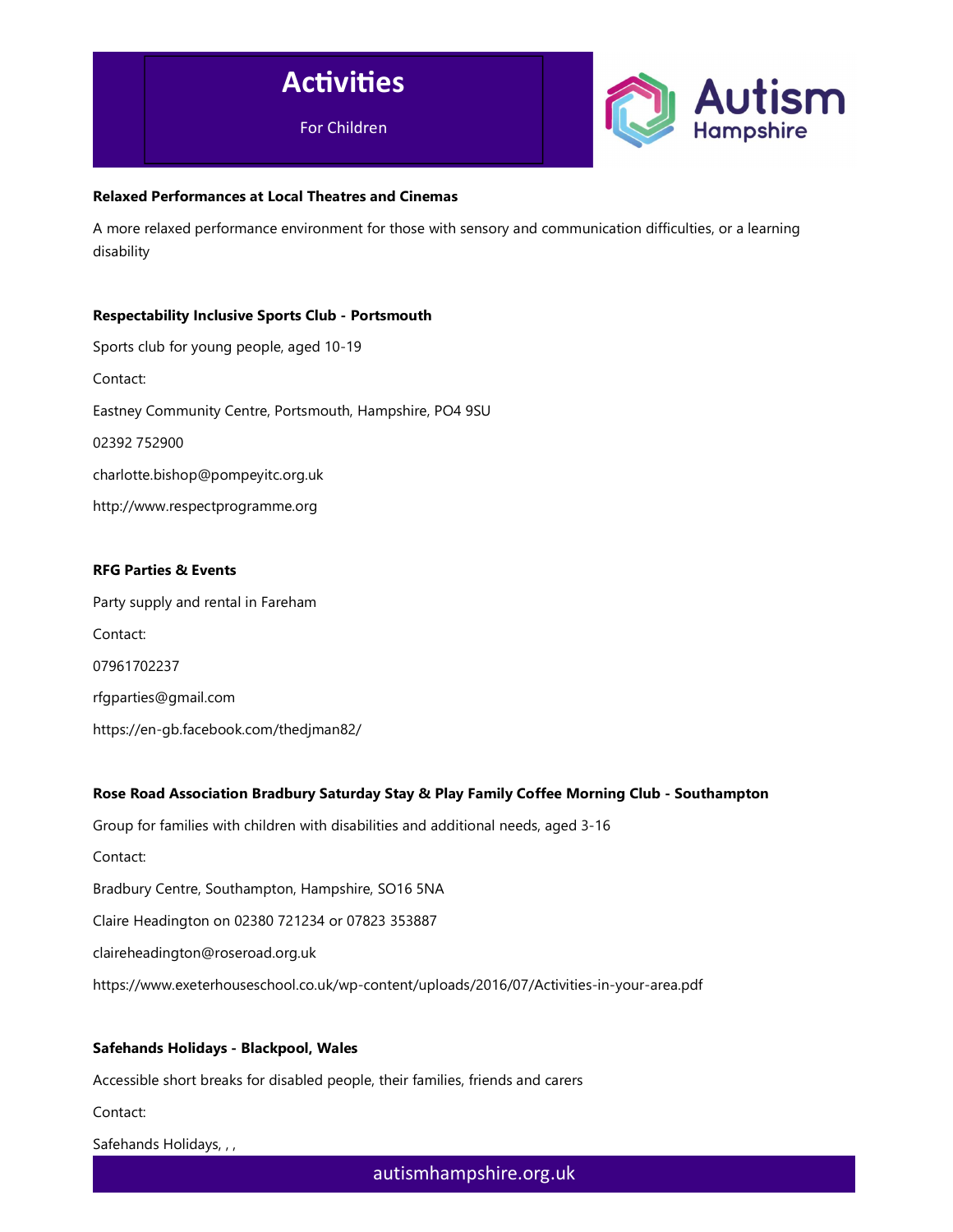



0333 999 8888

sales@safehandsholidays.co.uk

http://safehandsholidays.co.uk

### Sailing Therapy - Hayling Island

A sensory activity aimed at the learning disabled Contact: Northney Marina, Hayling Island, Hampshire, PO11 0NH 07773 849747 info@sailingtherapy.org.uk http://www.sailingtherapy.org.uk/

### SaintsAbility Football, based in Southampton

Football for people of all ages with physical and cognitive impairment Contact: St Mary's Stadium, Southampton, Hampshire, SO14 5FP 0845 6889370 https://saintsfoundation.co.uk/charitable-projects/saints4all/saintsability/

### Scarf (Supporting Special Children and their Relatives and Friends) – New Forest

Parent-led charity Contact: 07874 221249 scarfnewforest@gmail.com http://www.scarfnewforest.org

### Sensecere - Fareham

Sensory activities for children and parents

Contact:

27 Clarendon Crescent, Fareham, Hampshire, PO14 4RE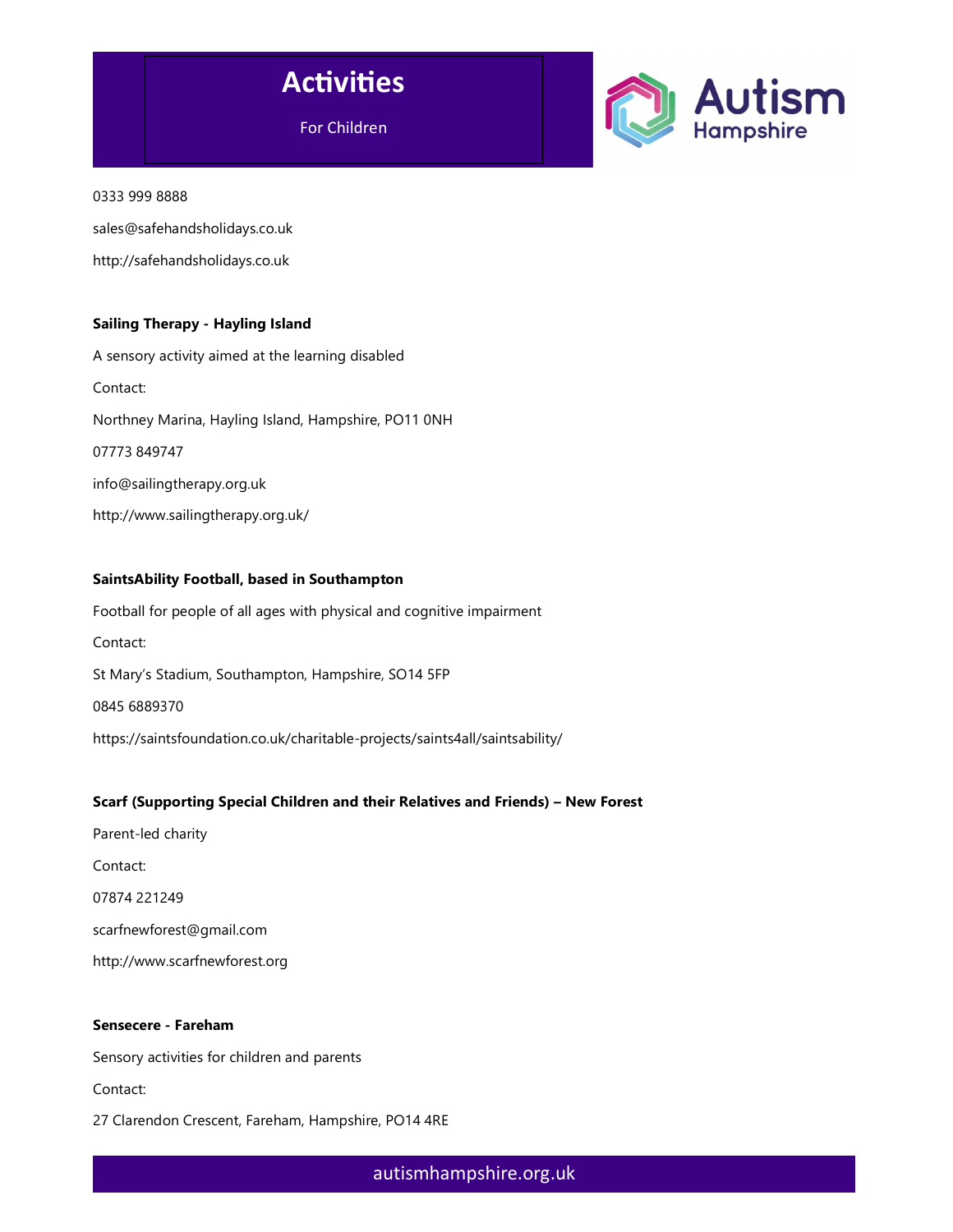



07870 421212

sharon@sensecere.com

http://www.sensecere.com

### Sensory Sundays at the Swan Centre, Eastleigh and The Marlands, Southampton

To help people with sensory issues on a shopping trip

Contact:

https://www.swanshopping.com/Article.aspx?ArticleID=587; https://www.marlandsshoppingcentre.co.uk/Sensory%20Sundays?AspxAutoDetectCookieSupport=1

#### Sensory Traveller Holidays

Specialising in holidays for people with access needs, including autism

Contact:

S18 Enterprise Building, Rope Walk, Lincoln, Lincolnshire, LN6 7DQ

01522857284

info@sensorytraveller.co.uk

http://www.sensorytraveller.co.uk

### Short Breaks Programme - Hampshire County Council

Activities for children and young people with disabilities

Contact:

Short Breaks Team, Children and Families Branch Children's Services Department, Hampshire County Council , Winchester, Hampshire, SO23 8UG

01962 846399

Shortbreaks@hants.gov.uk

https://www.hants.gov.uk/socialcareandhealth/childrenandfamilies/specialneeds/shortbreaks/aboutshortbreaks

### Short Breaks: Isle of Wight Council

Service funded through Children's Services

Contact:

Children and Young Adults Disability Service , Newport, Isle of Wight, Hampshire, PO30 1UD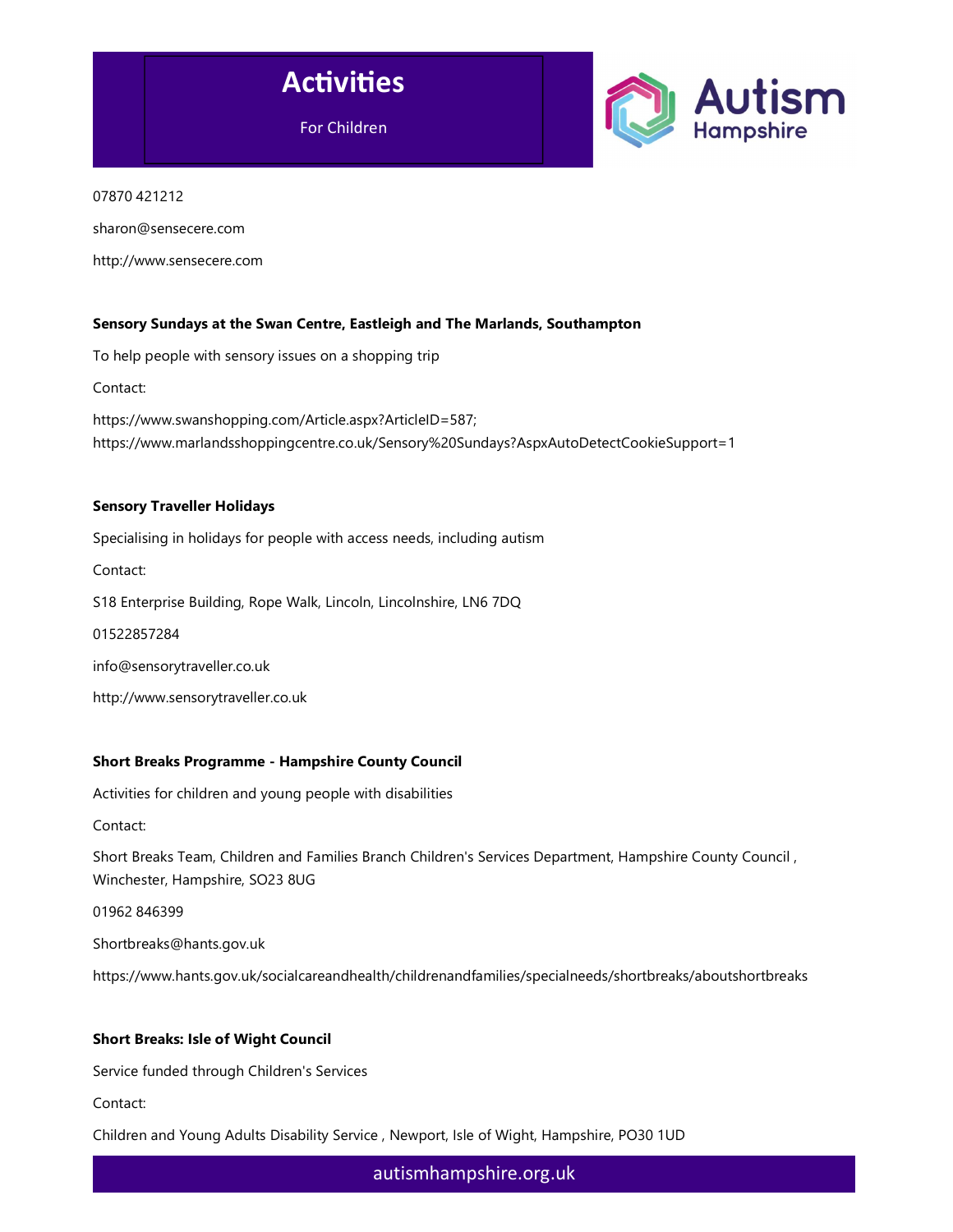



#### 01983 823084

https://www.iwight.com/council/OtherServices/Short-Breaks1/Introduction

### Solent Youth Action (SYA) - Eastleigh, Southampton, Havant

Empowering young people to develop as individuals Contact: Unit 1, 32 Leigh Road , Eastleigh , Hampshire, SO50 9DT (023) 8065 0514 info@solentyouthaction.org.uk http://www.solentyouthaction.org.uk

### Southampton OTARS: Dance Sessions

Dance exercise sessions for people with learning disabilities Contact: Southampton OTARS, Freemantle and Shirley Community Centre, , Southampton. , Hampshire, SO15 3HE Nicki Berry: 023 8083 4751 http://www.freemantlecommunitycentre.co.uk/otars.html

### Southampton Water Activities Centre (SWAC)

Learn to sail for adults and children 8+

Contact:

02380 915753

info@swac.co.uk

http://www.swac.co.uk

### Special Yoga - Milford on Sea

Yoga workshops suitable for people with autism Contact: Halnaker House, Milton on Sea, Hampshire, SO41 0RP 0789 458 8002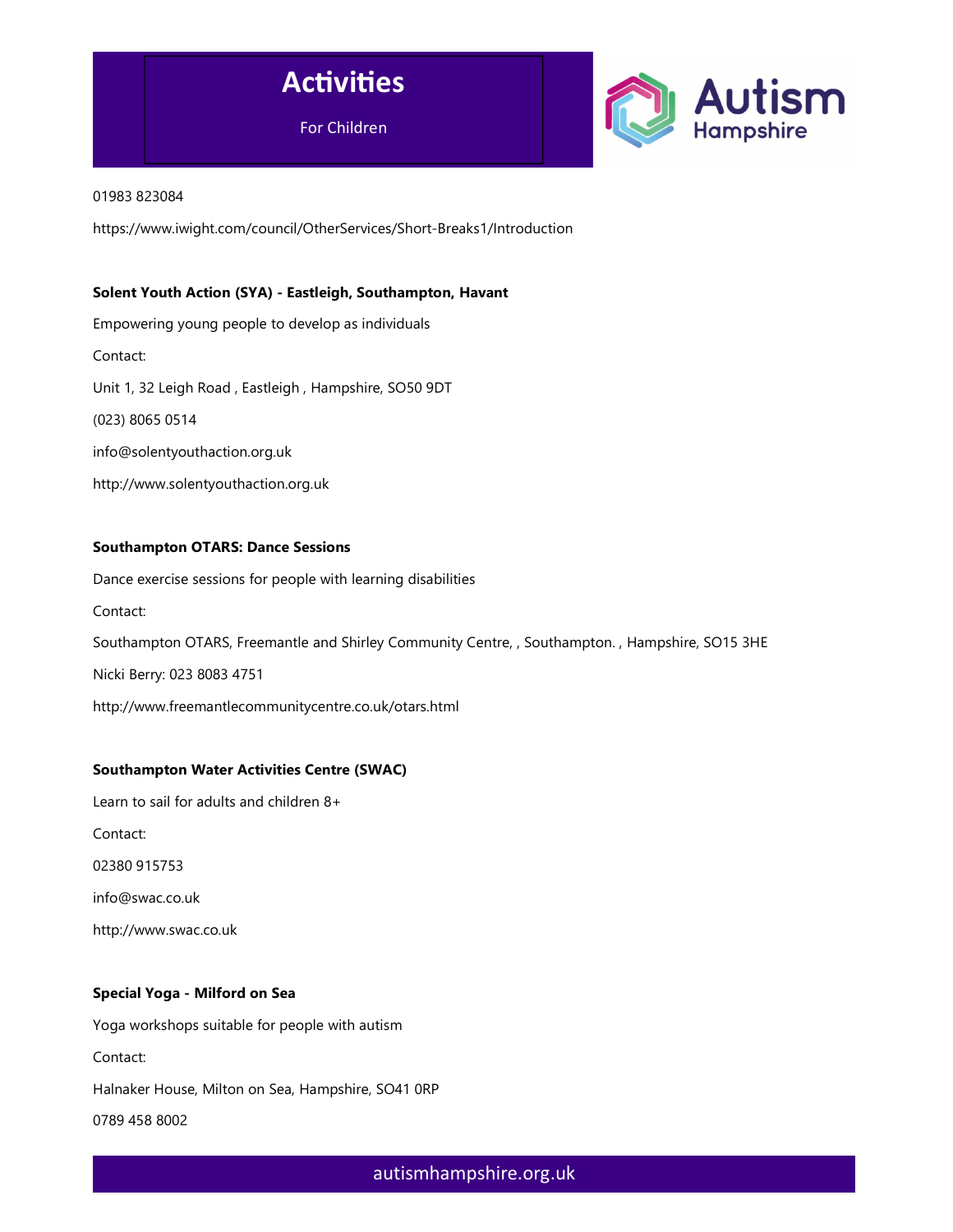

info@novamilesk.com

https://novamilesko.com/special-yoga-for-special-people/

### Spectrum Breaks - Shanklin, Isle of Wight

A holiday for families of people of any age on the autism spectrum, where autism is understood and catered for Contact: Hartlands, Shanklin, Isle of Wight, PO37 6LT 01983 864885 support@spectrumbreaks.co.uk http://www.spectrumbreaks.co.uk/index.html

### The Cinema Exhibitors' Association (CEA) Card

Complementary ticket for disabled person's parents or carer Contact: The Card Network, Network House, Sandycroft , Flintshire, CH5 2QS 01244 526 016 info@ceacard.co.uk

http://www.ceacard.co.uk/

### The Fortune Centre of Riding Therapy - Bransgore

Where people learn through horses Contact: Avon Tyrrell, Bransgore, Hampshire, BH23 8EE 01425 673297 enquiries@fcrt.ac.uk http://www.fortunecentre.org/home/

# The Friday Night Project - Hedge End

Youth project for young people (11-21) with ASDs, (Autism Spectrum Disorder) LDs, (Learning Disabilities) and/or mild to moderate physical difficulties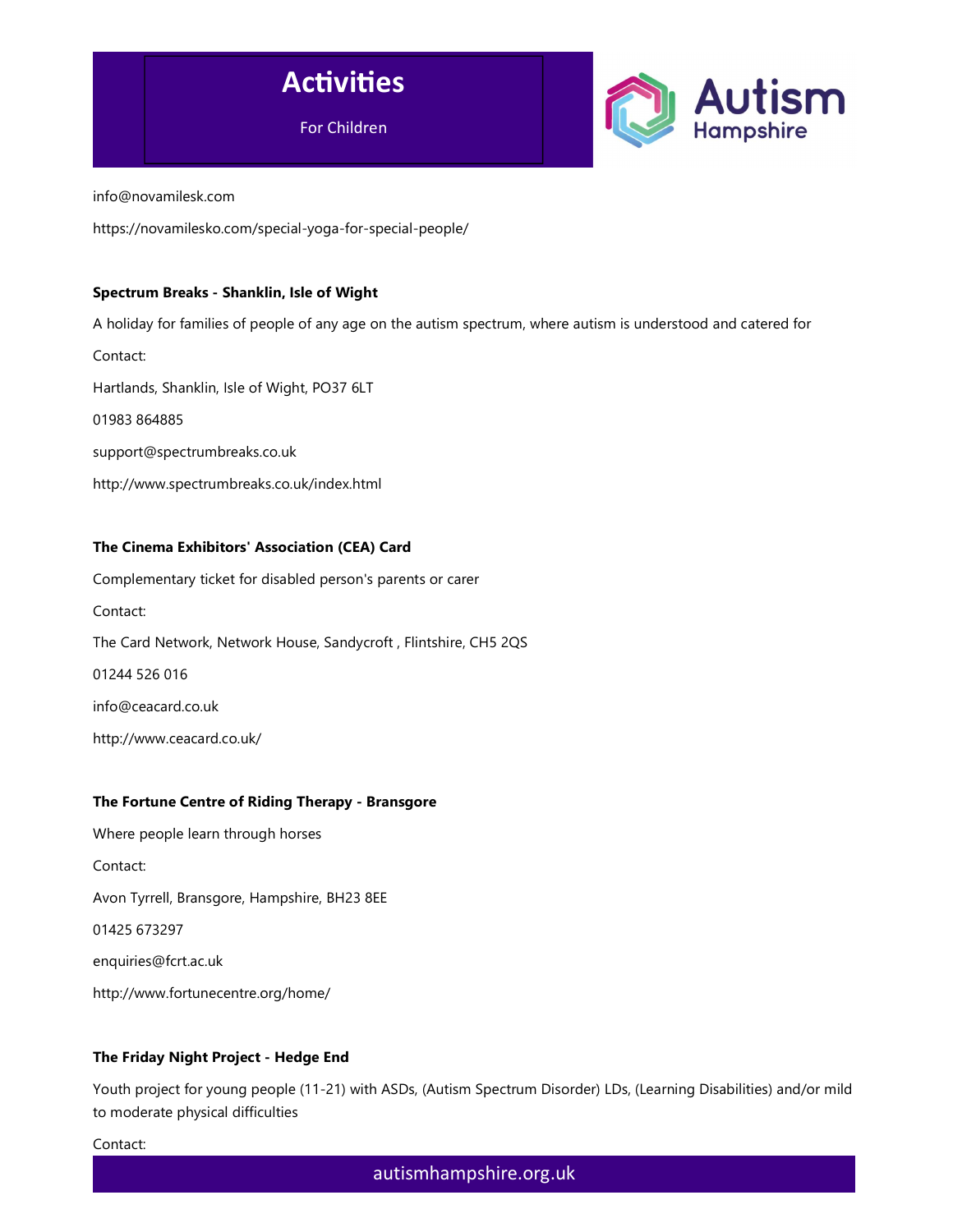



The Community Hub, Southampton, Hampshire, SO30 4EJ

01489 789638/ 07534563424

Donna.brewer@hedgeend-tc.gov.uk

https://fish.hants.gov.uk/kb5/hampshire/directory/service.page?id=zbwwBoA4in0

# The King's Arms - Youth Clubs

Social groups for 11-18 year olds with additional needs (mostly autism) Contact: The King's Arms, Petersfield, Hampshire, GU31 4DX 01730 231292 Info@thekingsarms.org.uk http://thekingsarms.org.uk/what%20we%20do.html

### The New Royal Theatre Portsmouth

Relaxed Performances and Disability Information Contact: New Theatre Royal, Portsmouth, Hampshire, PO1 2DD +44(0) 23 9264 9000 info@newtheatreroyal.com https://www.newtheatreroyal.com/visiting/access/

# The Performing Arts Children's Charity - Eastleigh

Drama workshops for children (7-19 years) with disabilities, Southampton Contact: D.@rt Centre Wildern School, Hedge End, Hampshire, SO30 4EJ 0300 030 9897. admin@pachildrenscharity.org.uk http://www.pachildrenscharity.org.uk/locations/eastleigh-classes/

# The Point, Eastleigh: Dance Classes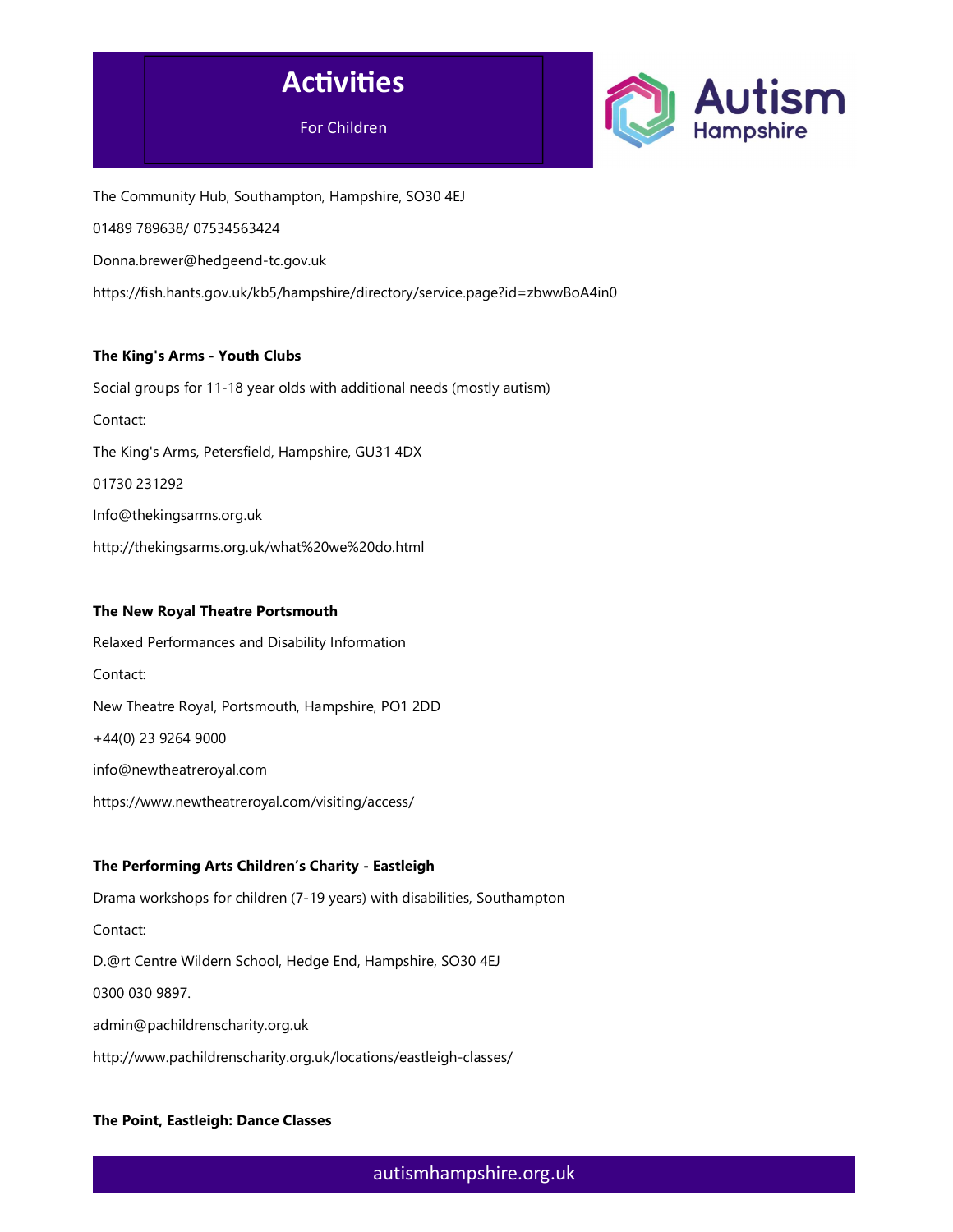



For people with disabilities Contact: The Point, Eastleigh, Hampshire, SO50 9DE 02380 647 090 thepoint@eastleigh.gov.uk https://www.thepointeastleigh.co.uk/participate/dance-and-wellbeing-classes/access/

### The Quivers Archery Club - Denmead

For disabled people in the Waterlooville area Contact: Ashling Gardens, Denmead, Hampshire, PO7 6PR https://haa.org.uk/clubs/all-clubs/34:the-quivers

### The Royal Air Force Museum - London

Autism Access Award Contact: Royal Air Force Museum , London , , NW9 5LL 020 7566 7800 info@museumsassociation.org http://www.museumsassociation.org/museums-journal/news/21072014-raf-museum-autism-award

### Treasure Trove at King's Community Church

Church group for children with additional needs in Hedge End Contact: King's Community Church,, Hedge End, Hampshire, SO30 4BZ 01489 784333 rosie.swift@kccsouthampton.org https://www.kccsouthampton.org/kids

# Wight BlueSkyArts